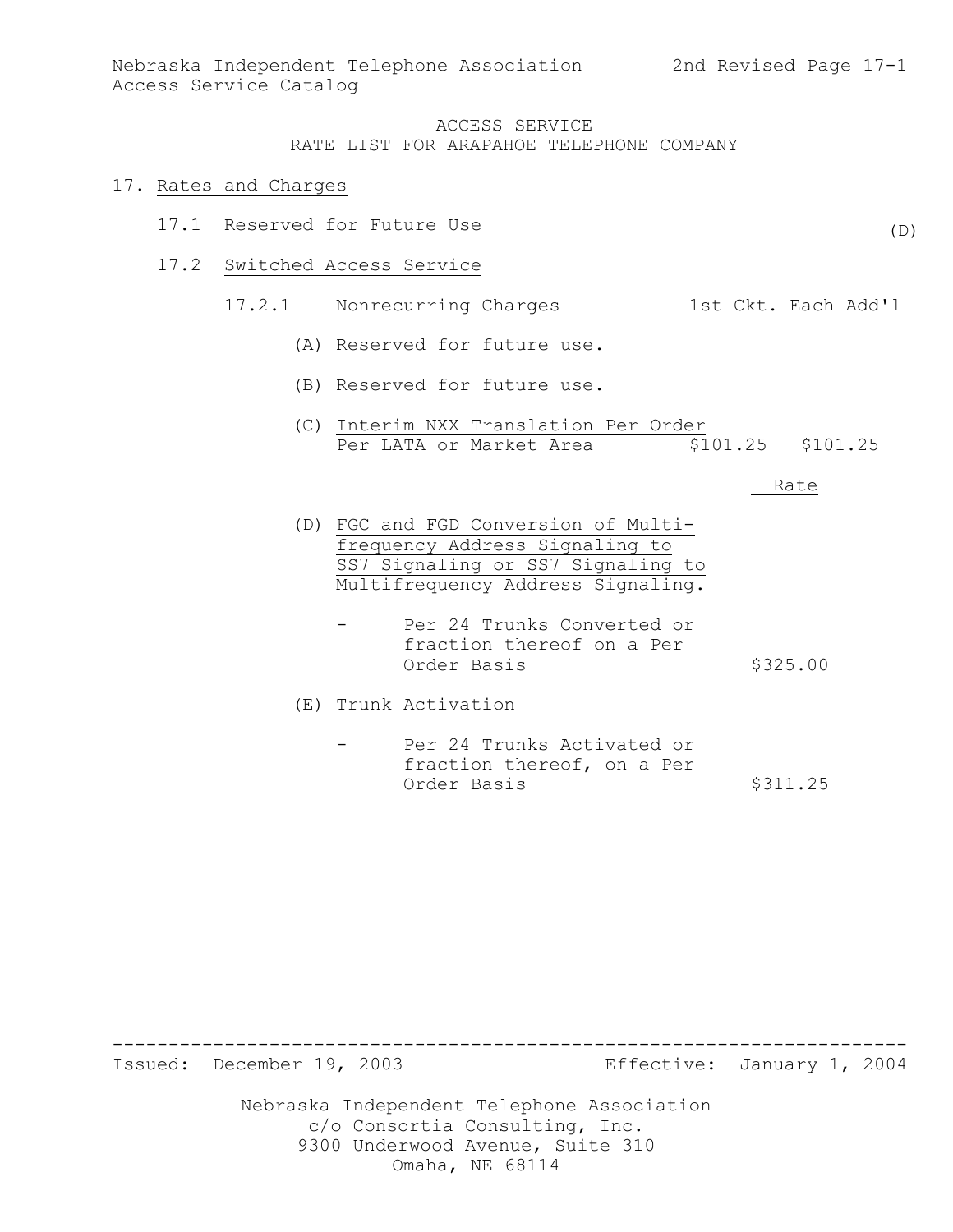## 17. Rates and Charges

| 17.2.2 Local Transport |  |                             | Rate         |     |
|------------------------|--|-----------------------------|--------------|-----|
|                        |  | Direct Trunked Transport    |              |     |
|                        |  | Direct Trunked Facility     |              |     |
|                        |  | Per Mile                    |              |     |
|                        |  | - Voice Grade               | (See Note 1) | (R) |
|                        |  | - High Capacity DS1         | (See Note 1) | (R) |
|                        |  | - High Capacity DS3         | (See Note 1) | (R) |
|                        |  | Direct Trunked Termination  |              |     |
|                        |  | Per Termination             |              |     |
|                        |  | - Voice Grade               | (See Note 1) | (R) |
|                        |  | - High Capacity DS1         | (See Note 1) | (R) |
|                        |  | - High Capacity DS3         | (See Note 1) | (R) |
|                        |  | Multiplexing                |              |     |
|                        |  | Per Arrangement             |              |     |
|                        |  | DS3 to DS1                  | (See Note 1) | (R) |
|                        |  | DS1 to Voice                | (See Note 1) | (R) |
|                        |  | Tandem Switched Transport   |              |     |
|                        |  | Tandem Switched Facility    |              |     |
|                        |  | Per Access Minute Per Mile  |              |     |
|                        |  | Originating                 | \$0.002000   |     |
|                        |  | Terminating                 | (See Note 1) | (R) |
|                        |  | Tandem Switched Termination |              |     |
|                        |  | Per Access Minute Per Term. |              |     |
|                        |  | Originating                 | \$0.008501   |     |
|                        |  | Terminating                 | (See Note 1) | (R) |
|                        |  |                             |              |     |
|                        |  |                             |              |     |

(D)

Network Blocking Per Blocked Call Applies to FGD only \$0.0194

## **NOTE: Rate mirrors NECA Tariff FCC No. 5 for Direct Trunked Transport, Multiplexing, for terminating TSF and for terminating TST.**

----------------------------------------------------------------------- Issued: May 9, 2013 **Example 2013** Effective: July 2, 2013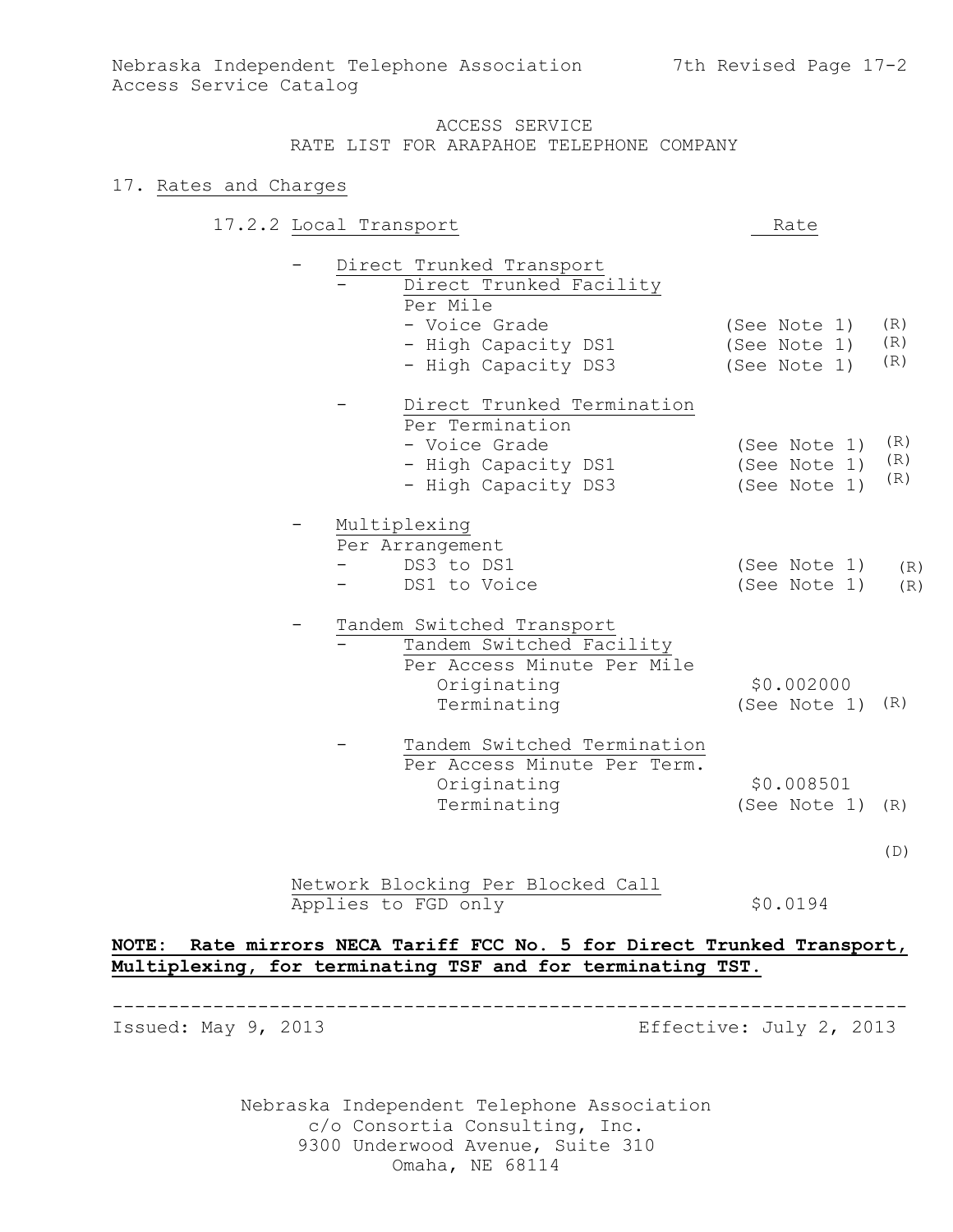## 17. Rates and Charges (Cont'd.)

- 17.2 Switched Access Service (Cont'd.)
	- 17.2.2 Local Transport (Cont'd.)

## (A) Common Channel Signaling Network Connection

|     |                                                    | Rate |
|-----|----------------------------------------------------|------|
| (1) | Signaling Network Access Link                      |      |
|     | - Signaling Mileage<br>Facility Per Mile           | N/A  |
|     | - Signaling Mileage Termination<br>per Termination | N/A  |

(2) STP Port - per Port N/A

## (B) 800 Data Base Access Service Queries

| Per Ouery |                    |  |           |
|-----------|--------------------|--|-----------|
|           | - Basic            |  | \$0.00600 |
|           | - Vertical Feature |  | \$0.00675 |

Issued: August 20, 1999 Effective: September 1, 1999

Nebraska Independent Telephone Association c/o Consortia Consulting, Inc. 9300 Underwood Avenue, Suite 310 Omaha, NE 68114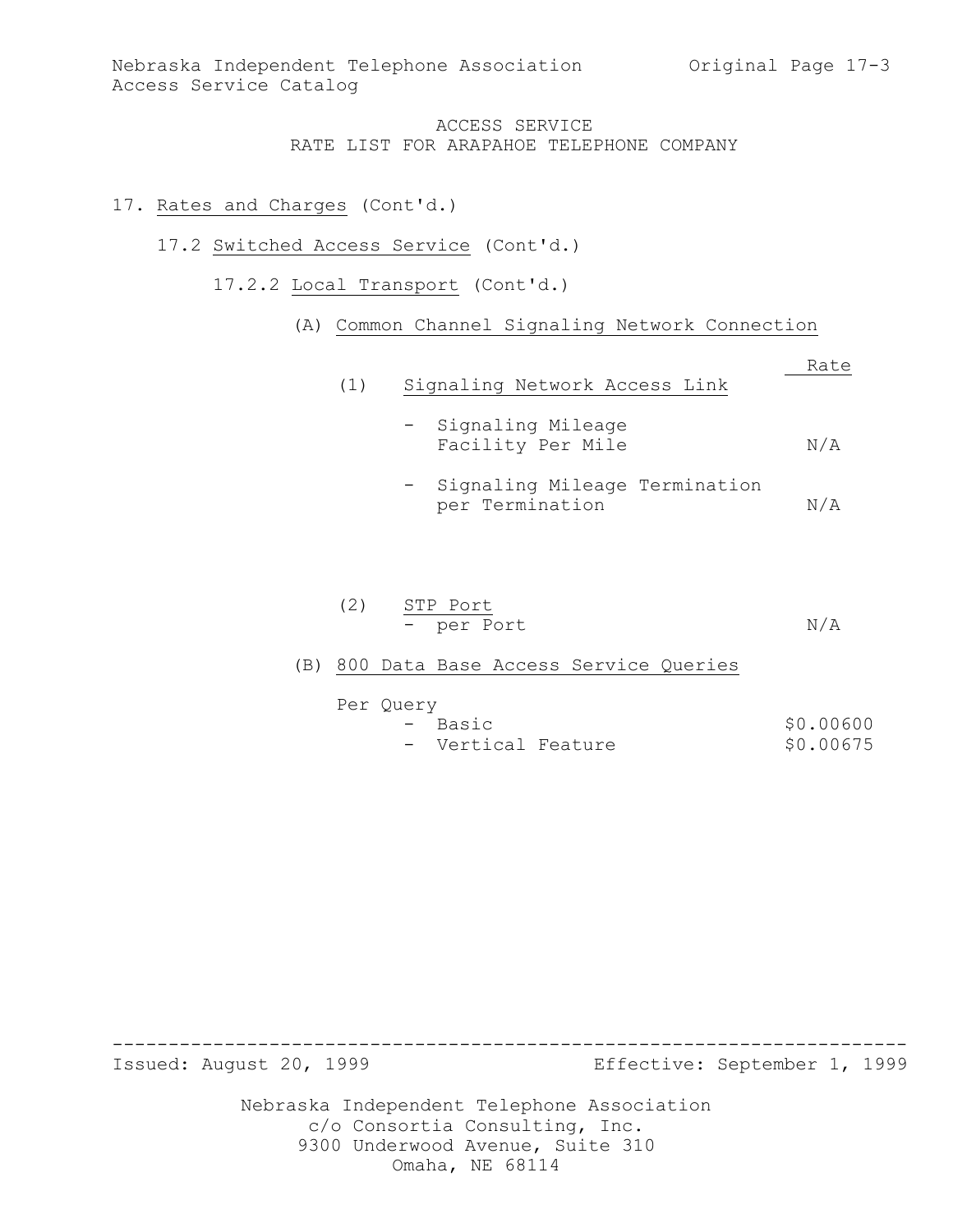## 17. Rates and Charges (Cont'd.)

## 17.2 Switched Access Service (Cont'd.)

17.2.3 End Office

| (A) Local Switching                                                               | Rate                       |     |
|-----------------------------------------------------------------------------------|----------------------------|-----|
| Per Access Minute<br>Originating<br>Terminating                                   | \$0.028934<br>(See Note 1) | (I) |
| (B) Information Surcharge<br>Per 100 Access Minutes<br>Originating<br>Terminating | \$0.021625<br>(See Note 1) | (T) |
|                                                                                   |                            |     |

17.2.4 Reserved for future use.

|  |  | 17.2.5 Directory Assistance Service |  | Rate |
|--|--|-------------------------------------|--|------|
|--|--|-------------------------------------|--|------|

(A) Directory Assistance Service

A Directory Assistance Service Charge applies for each call to Directory Assistance Service. \$1.26

(B) Reserved for future use.

## **NOTE 1: Rate mirrors NECA Tariff FCC No. 5 for terminating Local Switching and terminating Information Surcharge.**

Issued: May 9, 2013 Effective: July 2, 2013

Nebraska Independent Telephone Association c/o Consortia Consulting, Inc. 9300 Underwood Avenue, Suite 310 Omaha, NE 68114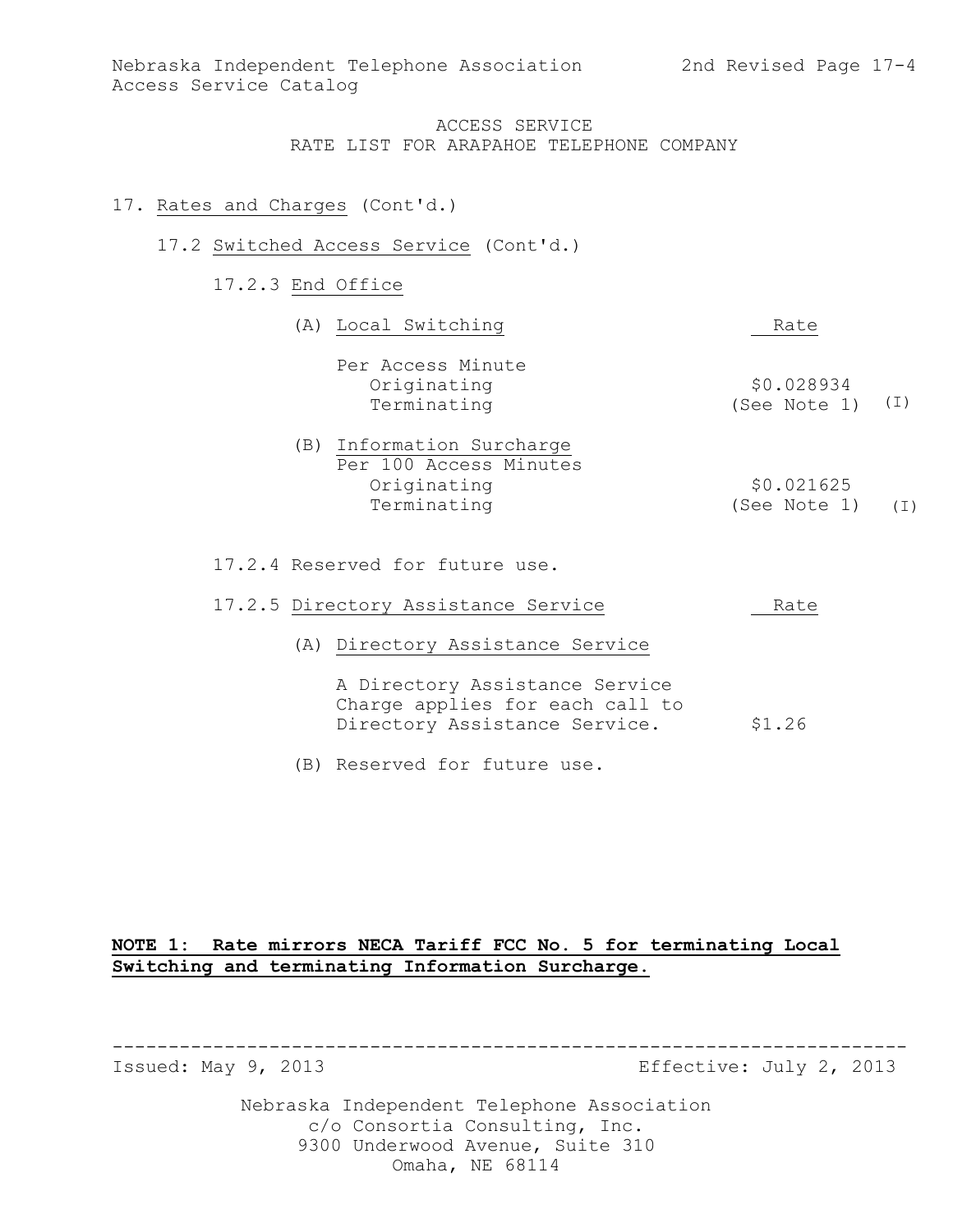#### 17. Rates and Charges (Cont'd.)

#### 17.2 Switched Access Service (Cont'd.)

- 17.2.5 Directory Assistance Service (Cont'd.)
	- (C) Credit Allowance for Uncompleted Rate DA Calls

In addition to the credit allowance for Directory Assistance Service Call as set forth in 9.4.8(A) of NECA TARIFF F.C.C. NO. 5, there is also a credit allowance for the Switched Access Service portion in the originating LATA of such DA call. The credit will be as set forth following:

(1) Reserved for future use.

- (2) Credit per call when FGA or FGB Switched Access Service is billed using per minute rates \$0.0824
- (3) Credit per call when FGC or FGD Switched Access Service is billed using per minute rates  $$0.0824$

17.2.7 Reserved for future use.

Issued: August 20, 1999 Effective: September 1, 1999

Nebraska Independent Telephone Association c/o Consortia Consulting, Inc. 9300 Underwood Avenue, Suite 310 Omaha, NE 68114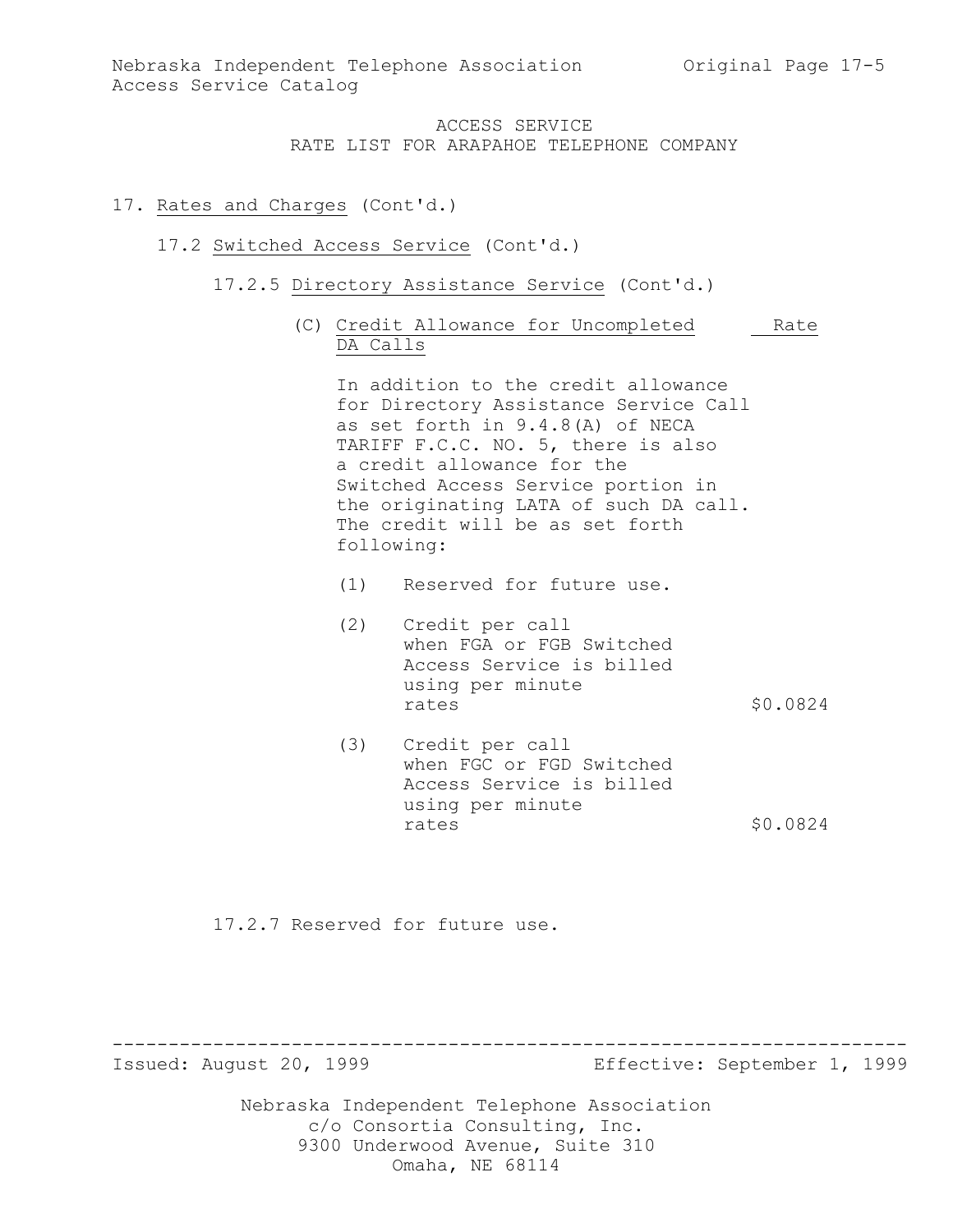#### 17. Rates and Charges (Cont'd.)

17.3 Special Access Service

17.3.1 Reserved for future use.

- 17.3.2 Reserved for future use.
- 17.3.3 Reserved for future use.

### 17.3.4 Voice Grade Service

Regulations for Voice Grade Service are set forth in NECA TARIFF F.C.C. NO. 5, Section 7.6. NRC\* Monthly 1st Each Add'l. (A) Channel Termination Rate Ckt. Ckt. Per Termination -Two-wire \$22.36 \$78.05 \$78.05 -Four-wire \$32.21 \$78.05 \$78.05 (B) Channel Mileage Monthly Rate (1) Channel Mileage Facility Per Mile  $$ 1.61$  (2) Channel Mileage Termination Per Termination \$29.88 (C) Optional Features and Functions (1) Bridging (a) Voice Bridging Per Port  $-Two-Wire$  \$4.75 -Four-Wire \$4.75

| (b) Data Bridging Per Port                      |        |
|-------------------------------------------------|--------|
| -Two-Wire                                       | \$4.75 |
| -Four-Wire                                      | \$4.75 |
| *NRC is an abbreviation for nonrecurring charge |        |

Issued: August 20, 1999 Effective: September 1, 1999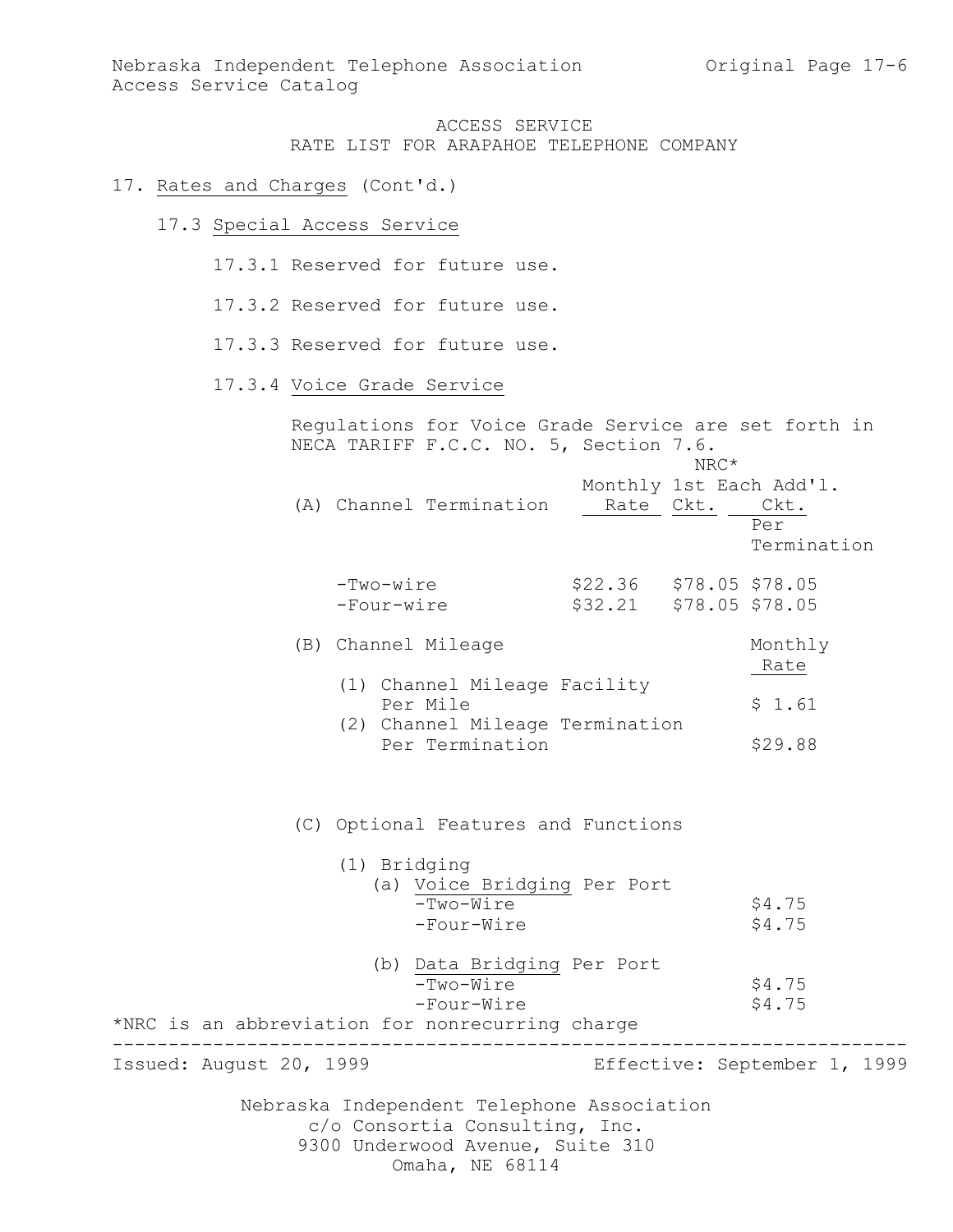Nebraska Independent Telephone Association Original Page 17-7 Access Service Catalog

> ACCESS SERVICE RATE LIST FOR ARAPAHOE TELEPHONE COMPANY

## 17. Rates and Charges (Cont'd.)

- 17.3 Special Access Service (Cont'd.)
	- 17.3.4 Voice Grade Service (Cont'd.)
		- (1) Bridging (Cont'd.)
			- (C) Optional Features and Functions (Cont'd.)

|                                                                                                     | Monthly<br>Rate |
|-----------------------------------------------------------------------------------------------------|-----------------|
| (c) Reserved for future use.                                                                        |                 |
| (d) Reserved for future use.                                                                        |                 |
| (e) Telemetry and Alarm Bridging<br>Active Bridging Channel<br>Connections<br>Per Channel Connected |                 |
| -Split Band                                                                                         | \$8.89          |
| -Summation                                                                                          | \$3.47          |
| Passive Bridging Channel<br>Connections<br>Per Channel Connected                                    | \$0.24          |

Issued: August 20, 1999 Effective: September 1, 1999

Nebraska Independent Telephone Association c/o Consortia Consulting, Inc. 9300 Underwood Avenue, Suite 310 Omaha, NE 68114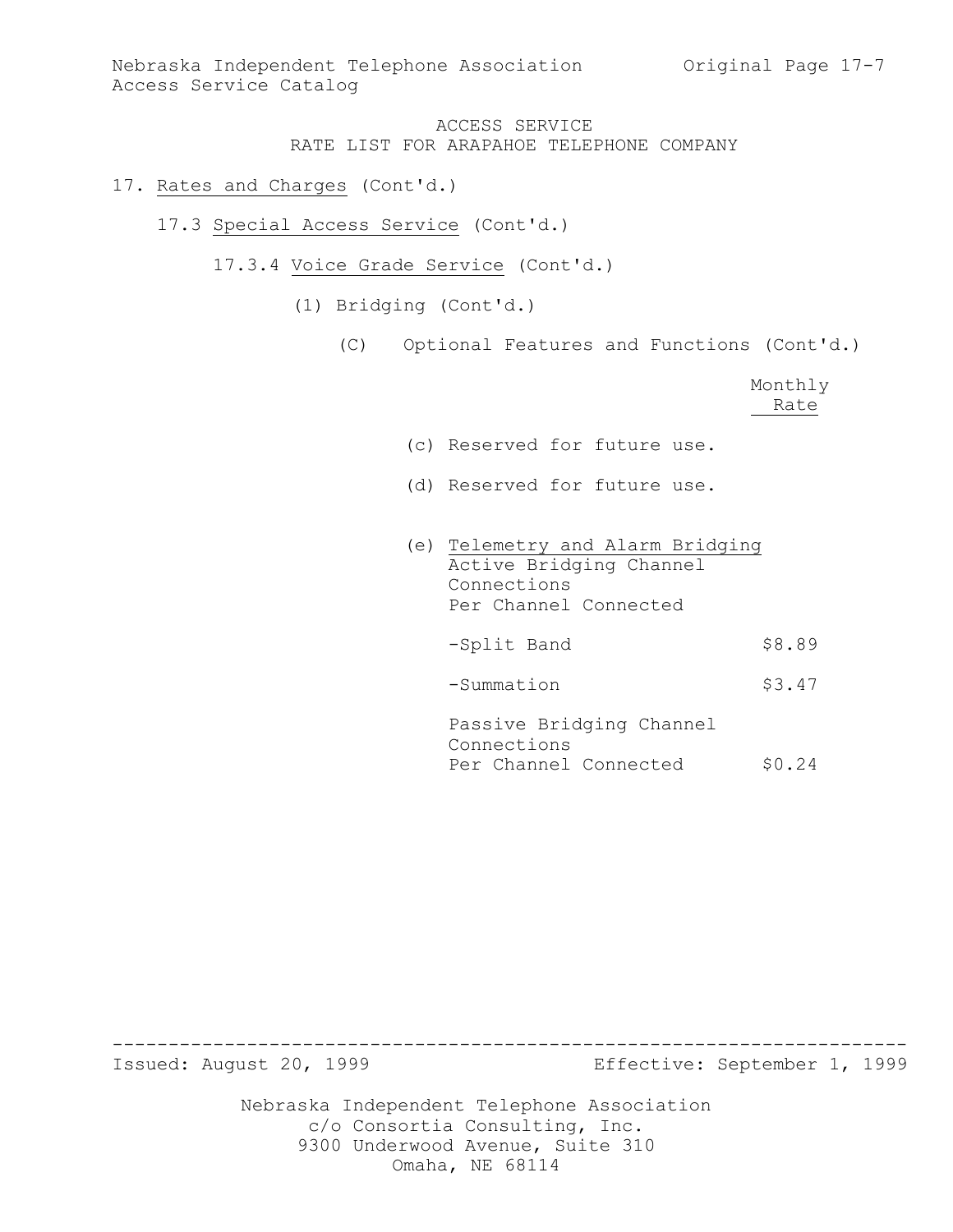Monthly Rate

## ACCESS SERVICE RATE LIST FOR ARAPAHOE TELEPHONE COMPANY

## 17. Rates and Charges (Cont'd.)

## 17.3 Special Access Service (Cont'd.)

- 17.3.4 Voice Grade Service (Cont'd.)
	- (C) Optional Features and Functions (Cont'd.)
		- (2) Conditioning Per Termination
			- $-$  C-Type  $\frac{1}{5.69}$
			- Data Capability \$ 3.94
		- (3) Improved Return Loss for Transmission Per Termination
			- Two-Wire \$ 7.15 - Four-Wire
		- (4) Customer Specified Receive Level Per Two-Wire Termination \$ 3.44
		- (5) Reserved for future use.
		- (6) Signaling Capability Per Termination \$11.73

Issued: August 20, 1999 Effective: September 1, 1999

Nebraska Independent Telephone Association c/o Consortia Consulting, Inc. 9300 Underwood Avenue, Suite 310 Omaha, NE 68114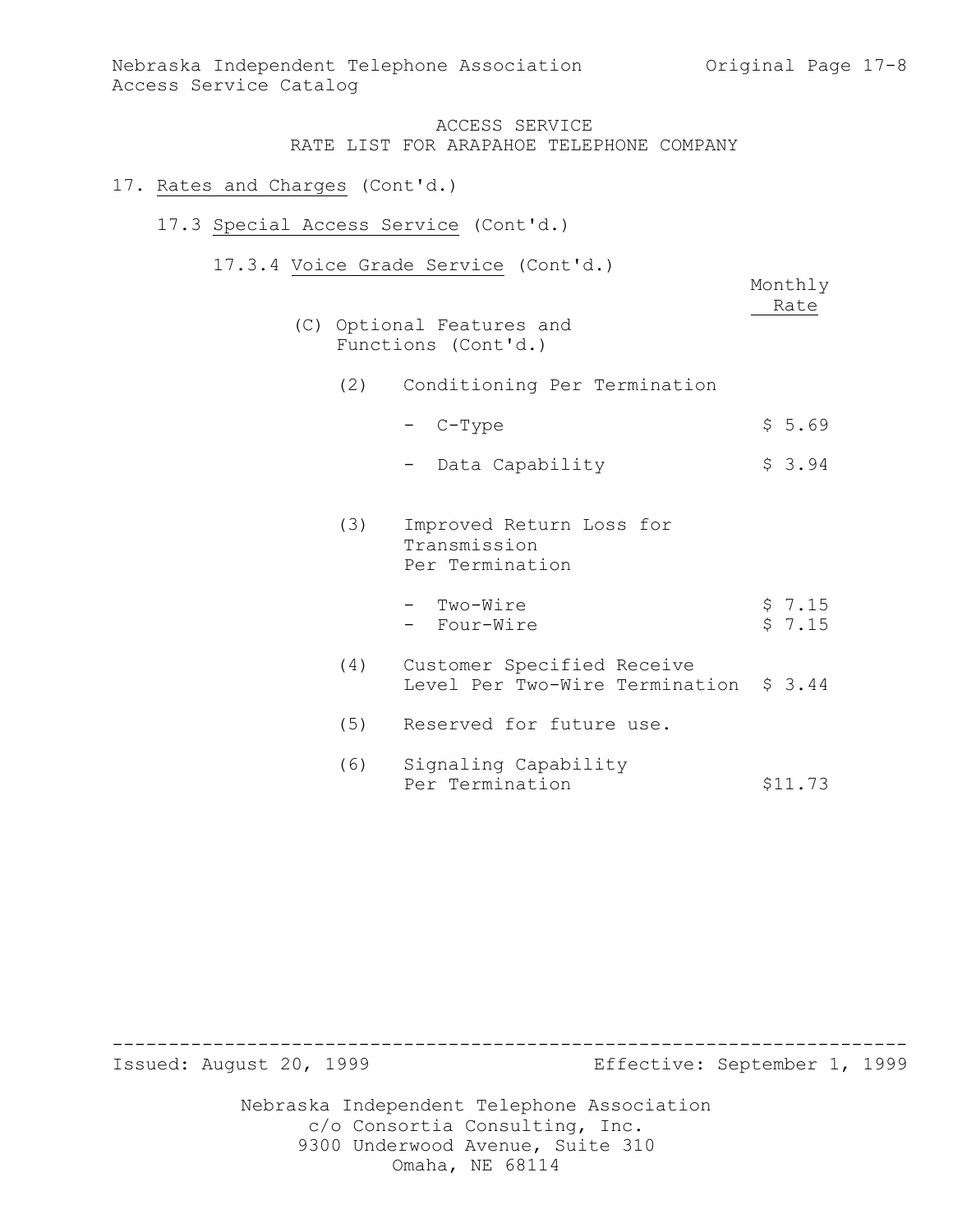Nebraska Independent Telephone Association 6 0riginal Page 17-9 Access Service Catalog

## ACCESS SERVICE RATE LIST FOR ARAPAHOE TELEPHONE COMPANY

#### 17. Rates and Charges (Cont'd.)

- 17.3 Special Access Service (Cont'd.)
	- 17.3.4 Voice Grade Service (Cont'd.)

Monthly Rate

- (C) Optional Features and Functions (Cont'd.)
	- (7) Selective Signaling Arrangement Per Arrangement \$6.38
	- (8) Transfer Arrangement (key activated or dial-up\*)
		- Per four port arrangement including control channel termination\*\* \$3.01
		- Per five port arrangement including control channel termination\*\* \$6.85
	- (9) Public Packet Switching Network (PPSN) Interface Arrangement Per Arrangement ICB

NOTE: ICB rates and charges shall be filed in 17.3.9.

\*The dial-up option requires the customer to purchase the Controller Arrangement, which is described in NECA TARIFF F.C.C. NO. 5, Section 13.3.4.

\*\*An additional Channel Termination charge will apply whenever a spare channel is configured as a leg to the customer designated premises. Additional channel mileage charges will also apply when the transfer arrangement is not located in the customer designated premises serving wire center.

-----------------------------------------------------------------------

Issued: August 20, 1999 Effective: September 1, 1999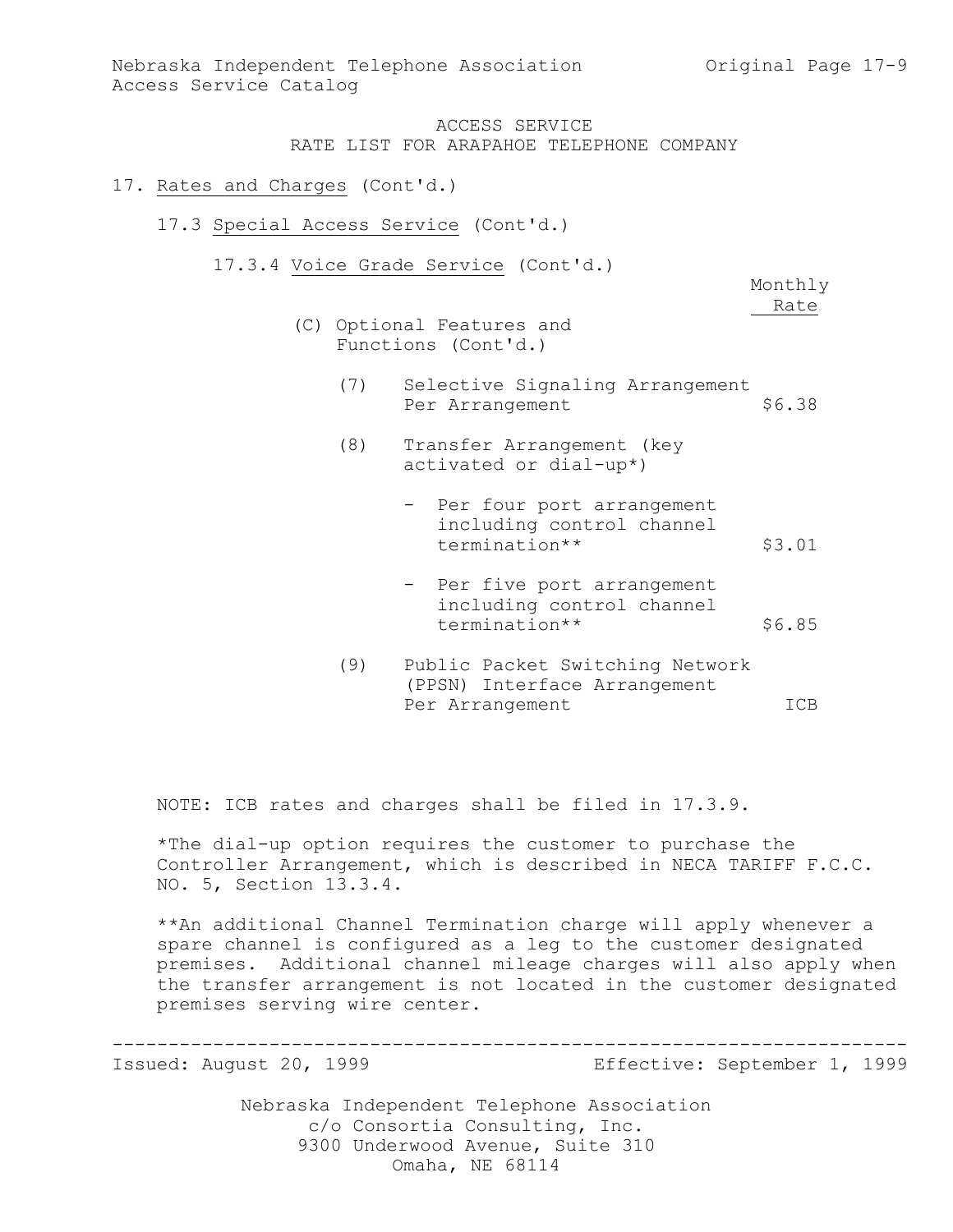### 17. Rates and Charges (Cont'd.)

#### 17.3 Special Access Service (Cont'd.)

## 17.3.5 Program Audio Service\*

Regulations concerning Program Audio Service are set forth in Section 7.7 of NECA TARIFF F.C.C. NO. 5.

|     |                                                                                                 |                                     | Monthly Nonrecurring                                               |
|-----|-------------------------------------------------------------------------------------------------|-------------------------------------|--------------------------------------------------------------------|
|     |                                                                                                 | Rate                                | Charge                                                             |
|     | Termination<br>Per Termination                                                                  | (A)                                 | Channel                                                            |
|     | $-200$ to 3500 Hz<br>$-100$ to 5000 Hz<br>$-50$ to 8000 Hz<br>50 to 15000 Hz                    |                                     | $$41.60$ $$189.00$<br>44.82 189.00<br>44.82 189.00<br>44.82 189.00 |
|     | (B) Channel Mileage                                                                             |                                     |                                                                    |
| (1) | Channel Mileage Facility<br>Per Mile                                                            |                                     |                                                                    |
|     | $-200$ to $3500$ Hz<br>- 100 to 5000 Hz<br>- 50 to 8000 Hz<br>- 50 to 15000 Hz                  | \$3.46<br>6.91<br>10.37<br>13.84    |                                                                    |
| (2) | Channel Mileage<br>Termination<br>Per Termination                                               |                                     |                                                                    |
|     | $-200$ to $3500$ Hz<br>$-100$ to 5000 Hz<br>$-50$ to 8000 Hz<br>50 to 15000 Hz<br>$\sim$ $\sim$ | \$31.27<br>62.54<br>93.81<br>125.08 |                                                                    |

-----------------------------------------------------------------------

\* Daily Rates are 1/10th of the monthly rates, up to a maximum of the monthly charge.

Issued: August 20, 1999 Effective: September 1, 1999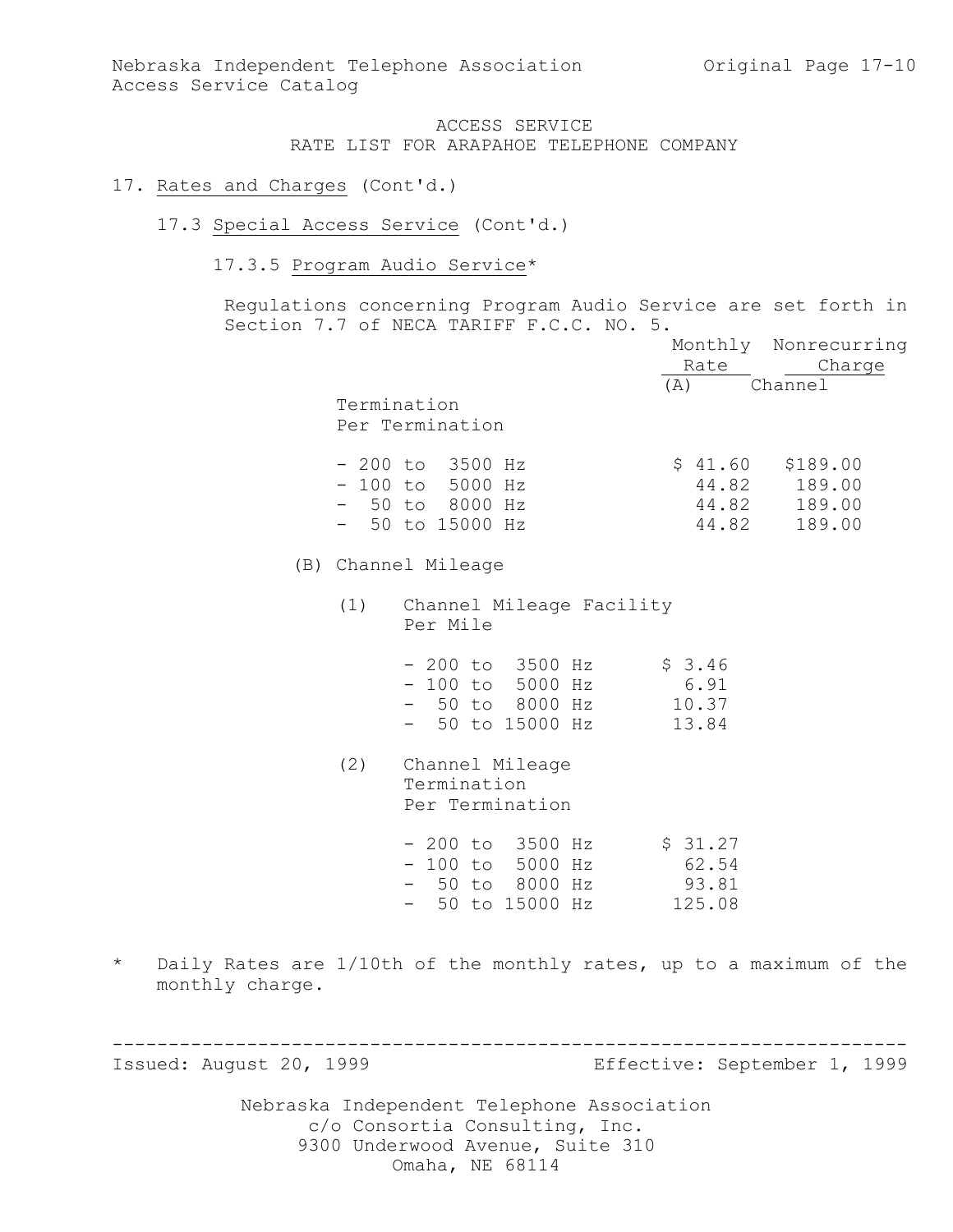Nebraska Independent Telephone Association Original Page 17-11 Access Service Catalog

## ACCESS SERVICE RATE LIST FOR ARAPAHOE TELEPHONE COMPANY

## 17. Rates and Charges (Cont'd.)

## 17.3 Special Access Service (Cont'd.)

17.3.5 Program Audio Service\* (Cont'd.)

|     |                                              | Monthly<br>Rate |
|-----|----------------------------------------------|-----------------|
|     | (C) Optional Features and Functions          |                 |
| (1) | Bridging, Distribution<br>Amplifier Per Port | \$19.19         |
| (2) | Gain Conditioning<br>Per Service             | \$11.23         |
| (3) | Stereo<br>Per Service                        | \$18.24         |

17.3.6 Reserved for future use.

\* Daily Rates are 1/10th of the monthly rates, up to a maximum of the monthly charge. -----------------------------------------------------------------------

Issued: August 20, 1999 Effective: September 1, 1999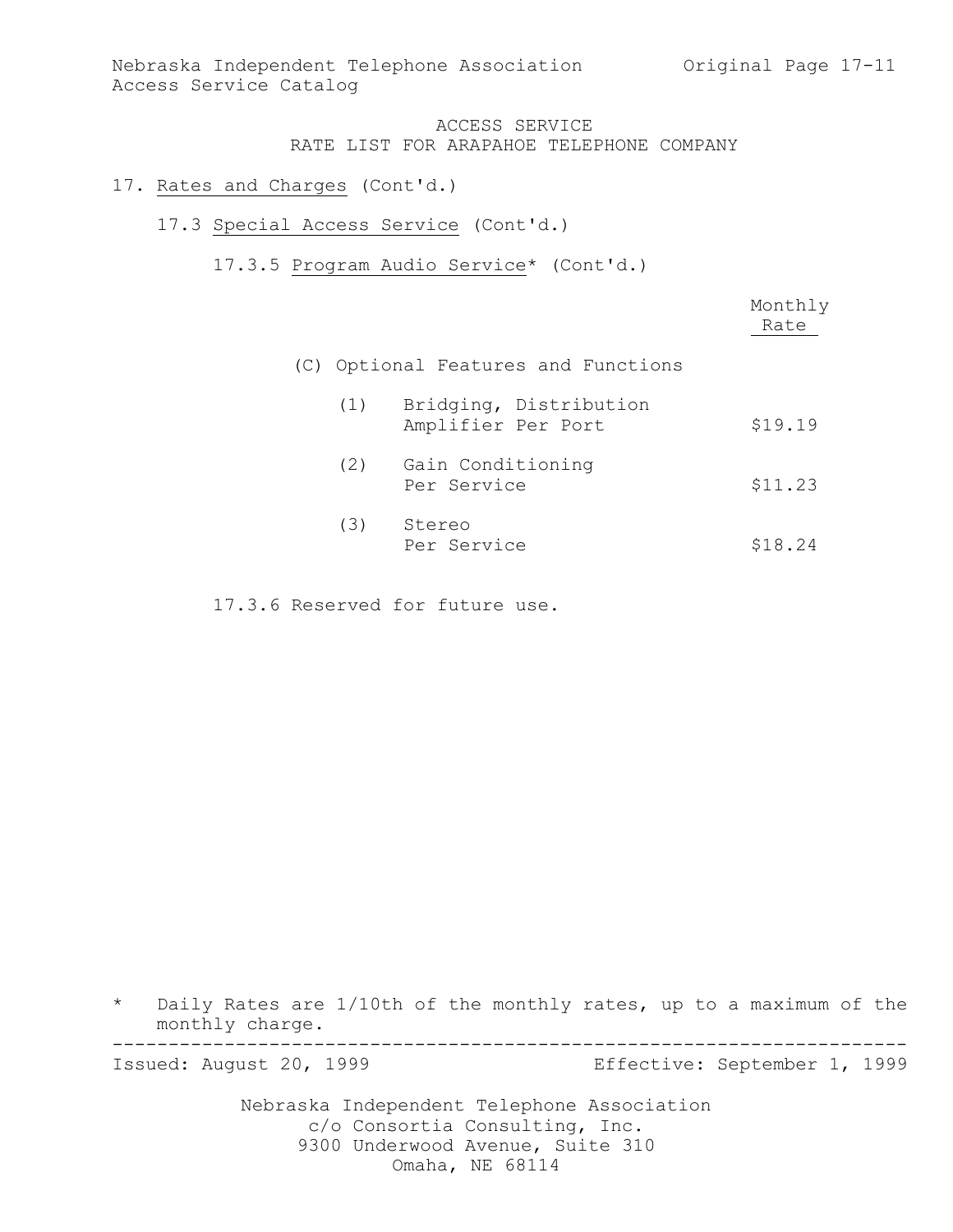#### 17. Rates and Charges (Cont'd.)

- 17.3 Special Access Service (Cont'd.)
	- 17.3.7 Digital Data Service

Nebraska Independent Telephone Association c/o Consortia Consulting, Inc. Regulations concerning Digital Data Service are set forth in NECA TARIFF F.C.C. NO. 5, Section 7.9. Monthly Nonrecurring Charges Rate 1st Ckt. Each Add'1 (A) Channel Termination Per Termination - 2.4 kbps \$55.73 \$241.00 \$241.00 - 4.8 kbps 55.73 241.00 241.00 - 9.6 kbps 55.73 241.00 241.00 - 56.0 kbps 55.73 241.00 241.00 - 64.0 kbps 55.73 241.00 241.00 (B) Channel Mileage (1) Channel Mileage Facility Per Mile - 2.4 kbps \$ 3.00 - 4.8 kbps 3.00 - 9.6 kbps 3.00 - 56.0 kbps 6.01 - 64.0 kbps 6.01 (2) Channel Mileage Termination Per Termination - 2.4 kbps \$21.78 - 4.8 kbps 21.78 - 9.6 kbps 21.78 - 56.0 kbps 43.57 - 64.0 kbps 43.57 Monthly (C) Optional Features and Functions Rate (1) Bridging Per Port \$4.75 ----------------------------------------------------------------------- Issued: August 20, 1999 Effective: September 1, 1999

9300 Underwood Avenue, Suite 310

Omaha, NE 68114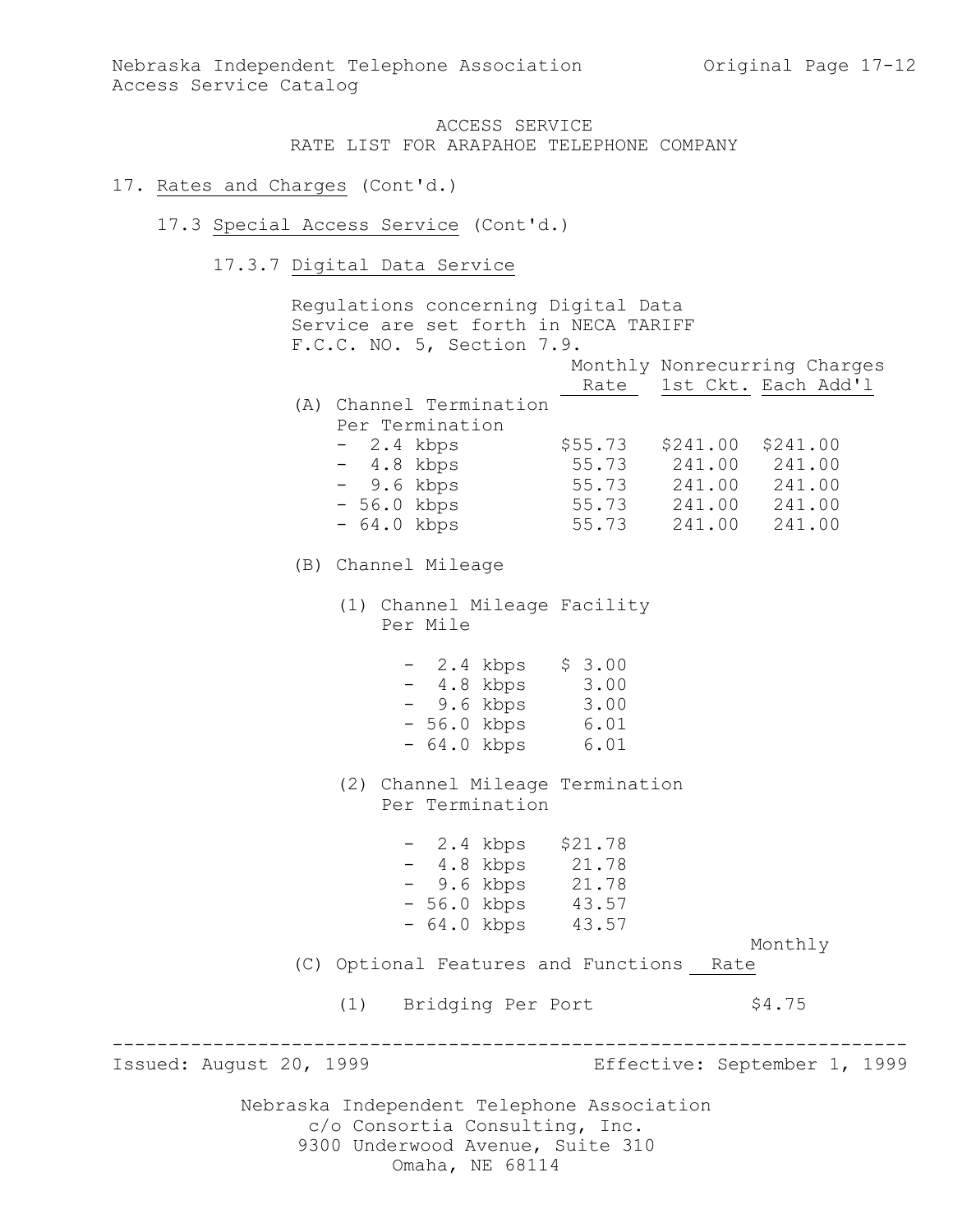Nebraska Independent Telephone Association Original Page 17-13 Access Service Catalog

## ACCESS SERVICE RATE LIST FOR ARAPAHOE TELEPHONE COMPANY

#### 17. Rates and Charges (Cont'd.)

- 17.3 Special Access Service (Cont'd.)
	- 17.3.7 Digital Data Service (Cont'd.)
		- Monthly (C) Optional Features and Functions Rate (Cont'd.)
			- (2) Loop Transfer Arrangement \$5.97 Per Four Key Arrangement\*
			- (3) Public Packet Switching Network Interface Arrangement
				- Per 9.6 kbps arrangement ICB - Per 56.0 kbps arrangement ICB
		- (D) Term Discounts Percentage 56.0 and 64.0 Kbps Services 36 months 10% 60 months 20%
- \* An additional Channel Termination charge will apply whenever a spare channel is configured as a leg to the customer designated premises. Additional Channel Mileage charges will also apply when the transfer arrangement is not located in the customer designated premises serving wire center.

ICB rates and charges are filed in 17.3.9 following.

Issued: August 20, 1999 Effective: September 1, 1999

Nebraska Independent Telephone Association c/o Consortia Consulting, Inc. 9300 Underwood Avenue, Suite 310 Omaha, NE 68114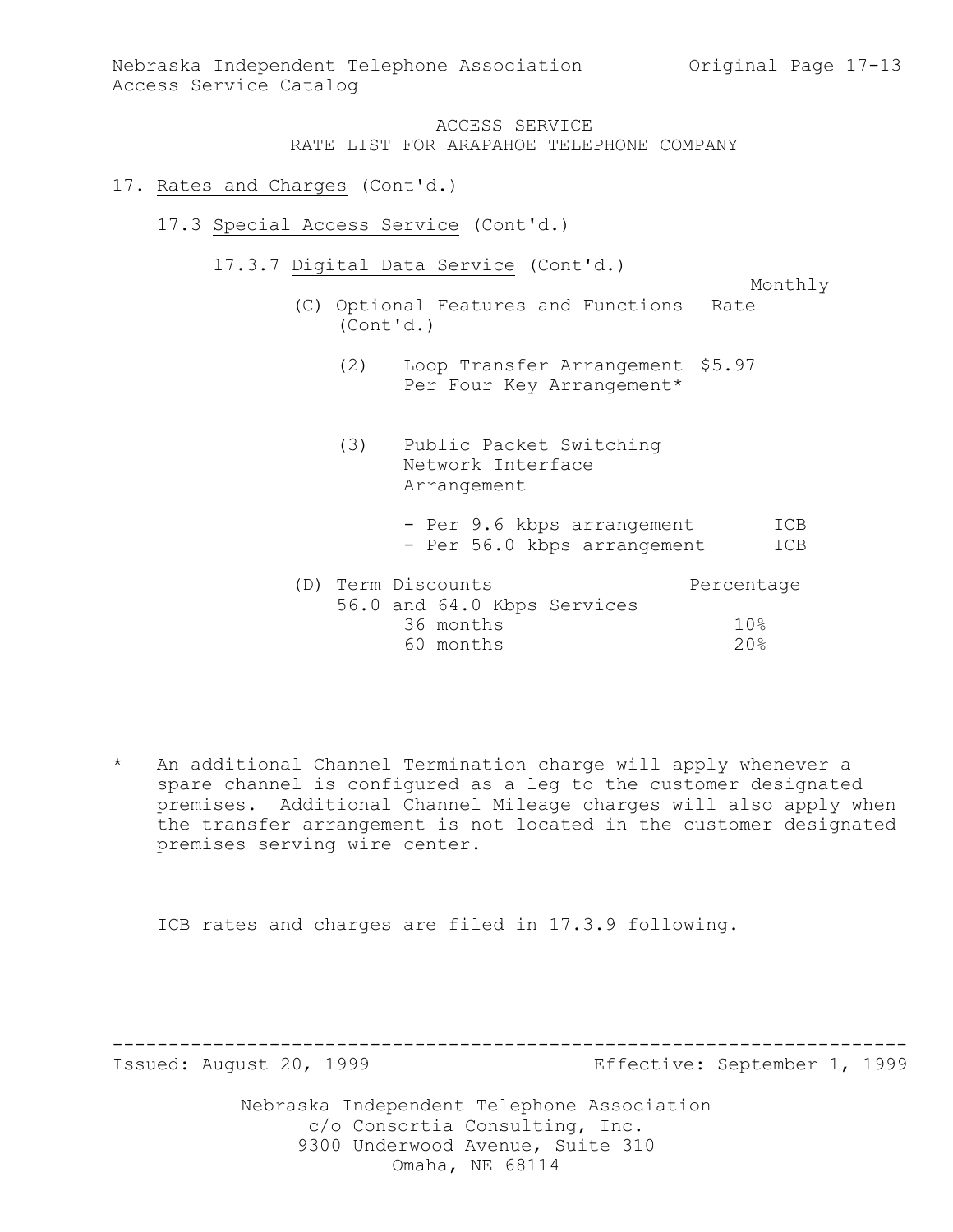## 17. Rates and Charges (Cont'd.)

#### 17.3 Special Access Service (Cont'd.)

17.3.8 High Capacity Service

Nebraska Independent Telephone Association c/o Consortia Consulting, Inc. 9300 Underwood Avenue, Suite 310 Regulations concerning High Capacity Service are set forth in 7.10 of NECA TARIFF F.C.C. NO. 5. Monthly Nonrecurring Charges Rate 1st Ckt. Each Add'1 (A) Channel Termination Per Termination - DS1 1.544 Mbps \$61.52 \$327.00 \$327.00 - DS1C 3.152 Mbps ICB ICB ICB - DS2 6.312 Mbps ICB ICB ICB - Capacity of 1 DS3 ICB ICB ICB 44.736 Mbps Interface Per DS3 Channel Installed - Capacity of 3 DS3 ICB ICB ICB 44.736 Mbps Interface Per DS3 Channel Installed - Capacity of 6 DS3 ICB ICB ICB 44.736 Mbps Interface Per DS3 Channel Installed - Capacity of 12 DS3 ICB ICB ICB 44.736 Mbps Interface Per DS3 Channel Installed - DS4 274.176 Mbps ICB ICB ICB ICB rates and charges are filed in 17.3.9 following. ----------------------------------------------------------------------- Issued: August 20, 1999 Effective: September 1, 1999

Omaha, NE 68114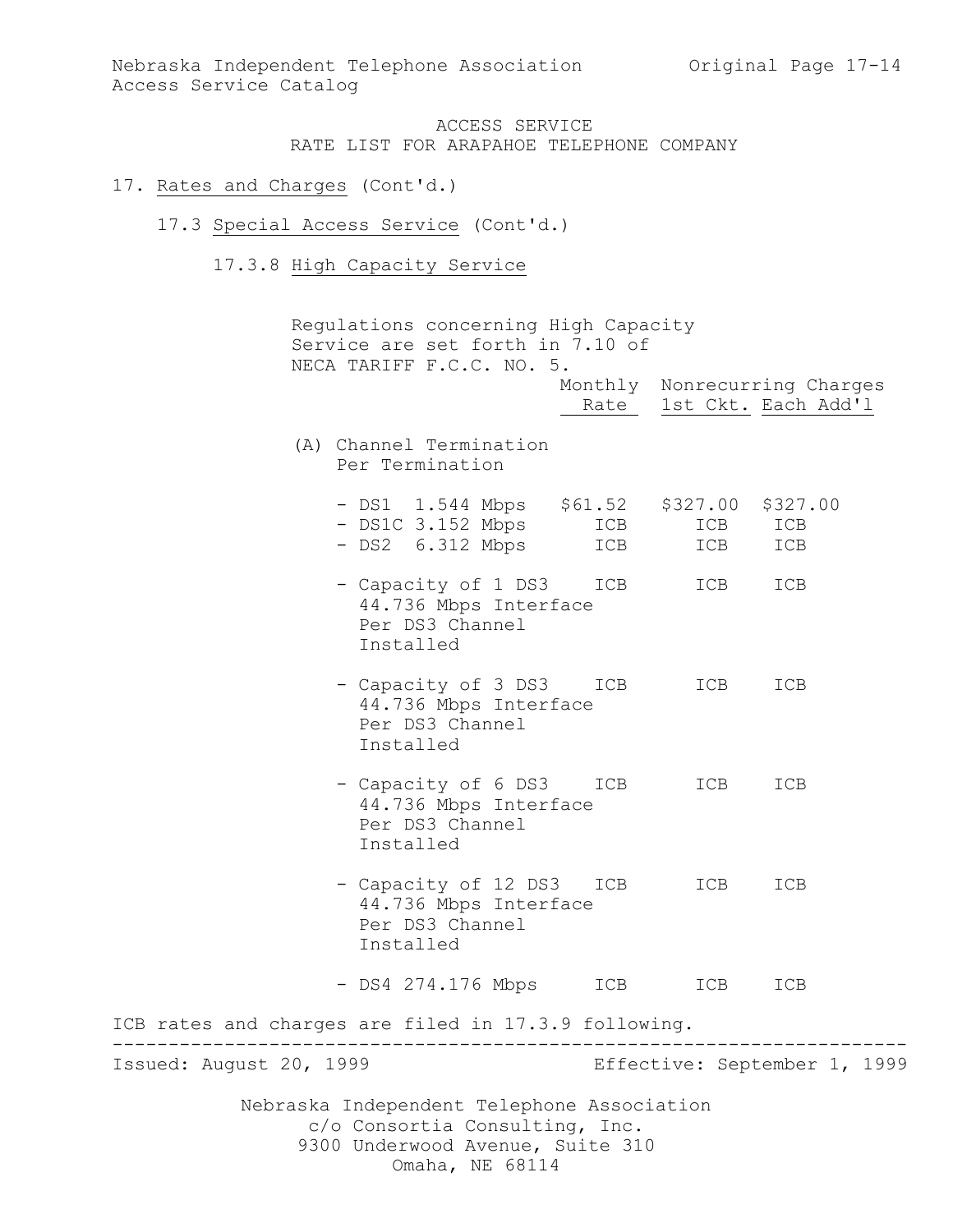Nebraska Independent Telephone Association Original Page 17-15 Access Service Catalog

## ACCESS SERVICE RATE LIST FOR ARAPAHOE TELEPHONE COMPANY

#### 17. Rates and Charges (Cont'd.)

#### 17.3 Special Access Service (Cont'd.)

17.3.8 High Capacity Service (Cont'd.)

|  | (B) Channel Mileage |  |                              |      |
|--|---------------------|--|------------------------------|------|
|  |                     |  | (1) Channel Mileage Facility | Rate |
|  | Per Mile            |  |                              |      |

| $-1.544$ Mbps   | 66.06      |
|-----------------|------------|
| $-3.152$ Mbps   | ICB        |
| $-6.312$ Mbps   | ICB        |
| $-44.736$ Mbps  | ICB        |
| $-274.176$ Mbps | <b>TCB</b> |

## (2) Channel Mileage Termination Per Termination

| $-1.544$ Mbps   | 319.10     |
|-----------------|------------|
| $-3.152$ Mbps   | ICB        |
| $-6.312$ Mbps   | ICB        |
| $-44.736$ Mbps  | ICB        |
| $-274.176$ Mbps | <b>TCB</b> |

| Percentage |
|------------|
|            |
| 10%        |
| $20$ .     |
|            |

(D) Optional Features and Functions Monthly Rate

(1) Multiplexing, per arrangement

| DS4 to DS1     | <b>TCB</b> |
|----------------|------------|
| DS3 to DS1     | <b>TCB</b> |
| DS2 to DS1     | <b>TCB</b> |
| DS1C to DS1    | <b>TCB</b> |
| DS1 to Voice** | \$196.53   |

\*\* A channel of this DS1 to the Hub can be used for Digital Data Service. -----------------------------------------------------------------------

Issued: August 20, 1999 Effective: September 1, 1999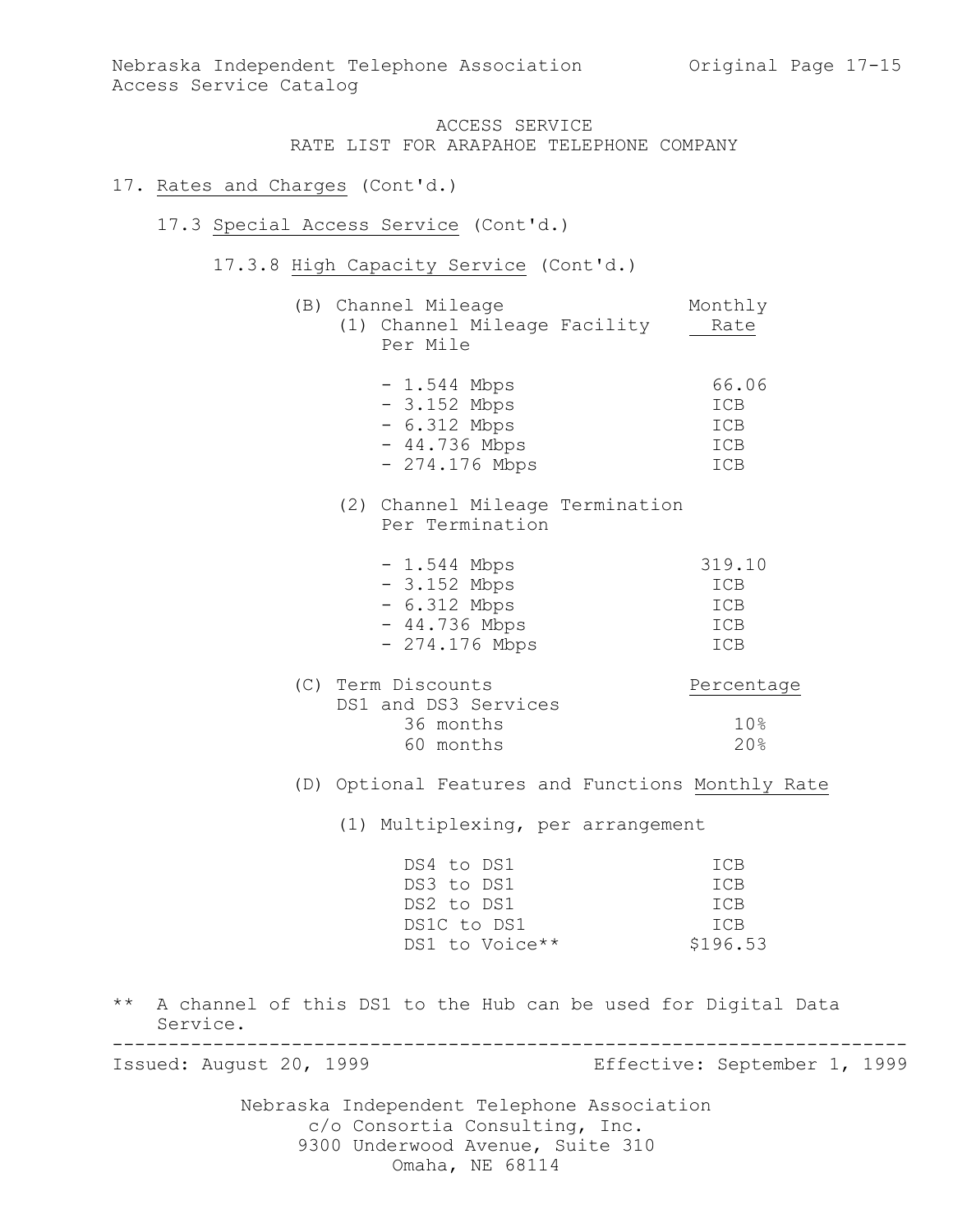### 17. Rates and Charges (Cont'd.)

- 17.3 Special Access Service (Cont'd.)
	- 17.3.8 High Capacity Service (Cont'd.)
		- (D) Optional Features and Functions Monthly Rate (Cont'd.)
			- (1) Multiplexing, per arrangement (Cont'd.)

DS1 to DS0 \$198.38 DS0 to Subrates -Up to 20 2.4 kbps services 301.92 -Up to 10 4.8 kbps services 185.32 -Up to 5 9.6 kbps services 161.92

- (2) Automatic Loop Transfer Per Arrangement\* \$389.24
- (3) Transfer Arrangement (key activated or dial-up\*\*) Per four port arrangement including control channel termination\*\*\* \$165.42
- (E) Reserved for future use.
- (F) Clear Channel Capability - Per 1.544 Mbps transmission path None
- \* An additional Channel Termination charge will apply whenever the spare line is provided as a leg to the customer designated premises (CDP).
- \*\* The dial-up option requires the customer to purchase the Controller Arrangement from 13.3.4, as described in NECA TARIFF F.C.C. NO. 5.
- \*\*\* An additional Channel Termination charge will apply whenever a spare channel is configured as a leg to the CDP. Additional channel mileage charges will also apply when the transfer arrangement is not located in the CDP serving wire center.

----------------------------------------------------------------------- Issued: August 20, 1999 Effective: September 1, 1999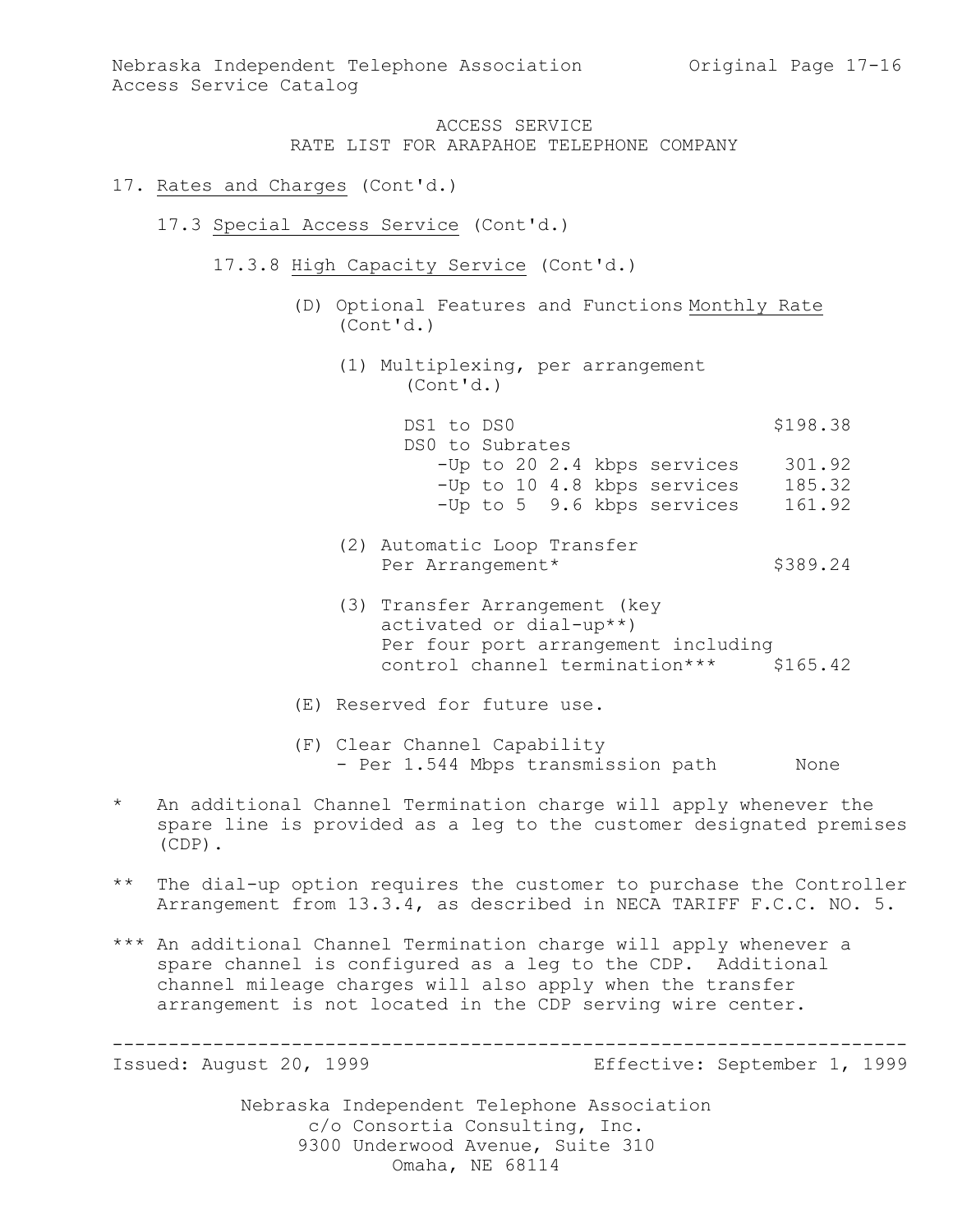Nebraska Independent Telephone Association Original Page 17-17 Access Service Catalog

## ACCESS SERVICE RATE LIST FOR ARAPAHOE TELEPHONE COMPANY

## 17. Rates and Charges (Cont'd.)

17.3 Special Access Service (Cont'd.)

17.3.9 Individual Case Filings

Reserved for future use.

Issued: August 20, 1999 Effective: September 1, 1999

Nebraska Independent Telephone Association c/o Consortia Consulting, Inc. 9300 Underwood Avenue, Suite 310 Omaha, NE 68114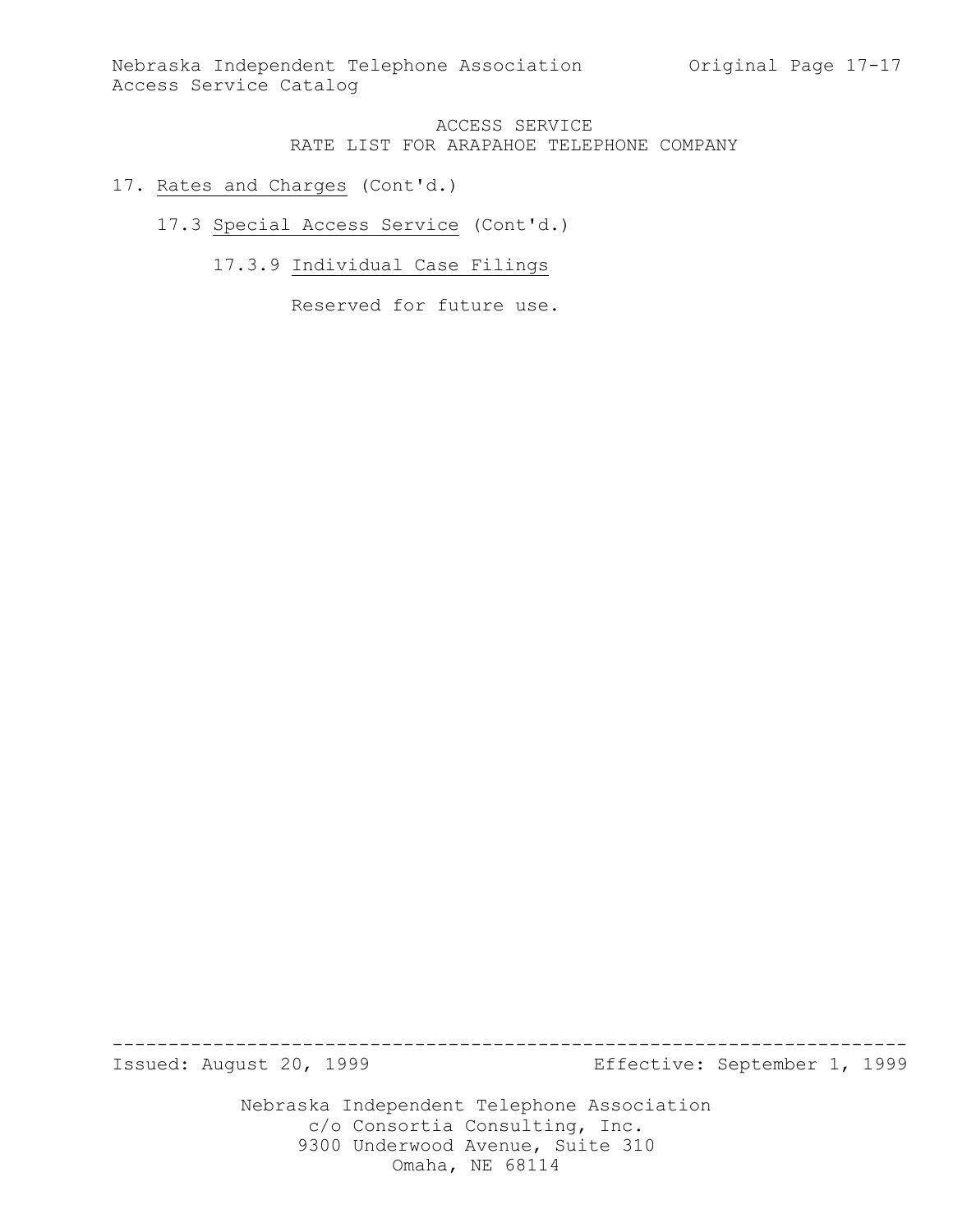## 17. Rates and Charges (Cont'd.)

- 17.3 Special Access Service (Cont'd.)
	- 17.3.10 Optional Rate Plan Availability

The Term Discount Plan, as described in Section 7.2.8, is available where billing capability exists.

| 17.3.11 |     | Internet to K-12 Schools                                                                                       | Rate         | Monthly Nonrecurring<br>Charges |
|---------|-----|----------------------------------------------------------------------------------------------------------------|--------------|---------------------------------|
|         | (A) | Channel Termination<br>Per Termination                                                                         |              | $$22.50$ $$50.00$               |
|         |     |                                                                                                                | Monthly Rate |                                 |
|         | (B) | Channel Mileage<br>(1) Channel Mileage<br>Facility, per<br>airline mile<br>(2) Channel Mileage<br>Termination, | \$0.25       |                                 |
|         |     | per termination                                                                                                | \$2.50       |                                 |

Issued: August 20, 1999 Effective: September 1, 1999

Nebraska Independent Telephone Association c/o Consortia Consulting, Inc. 9300 Underwood Avenue, Suite 310 Omaha, NE 68114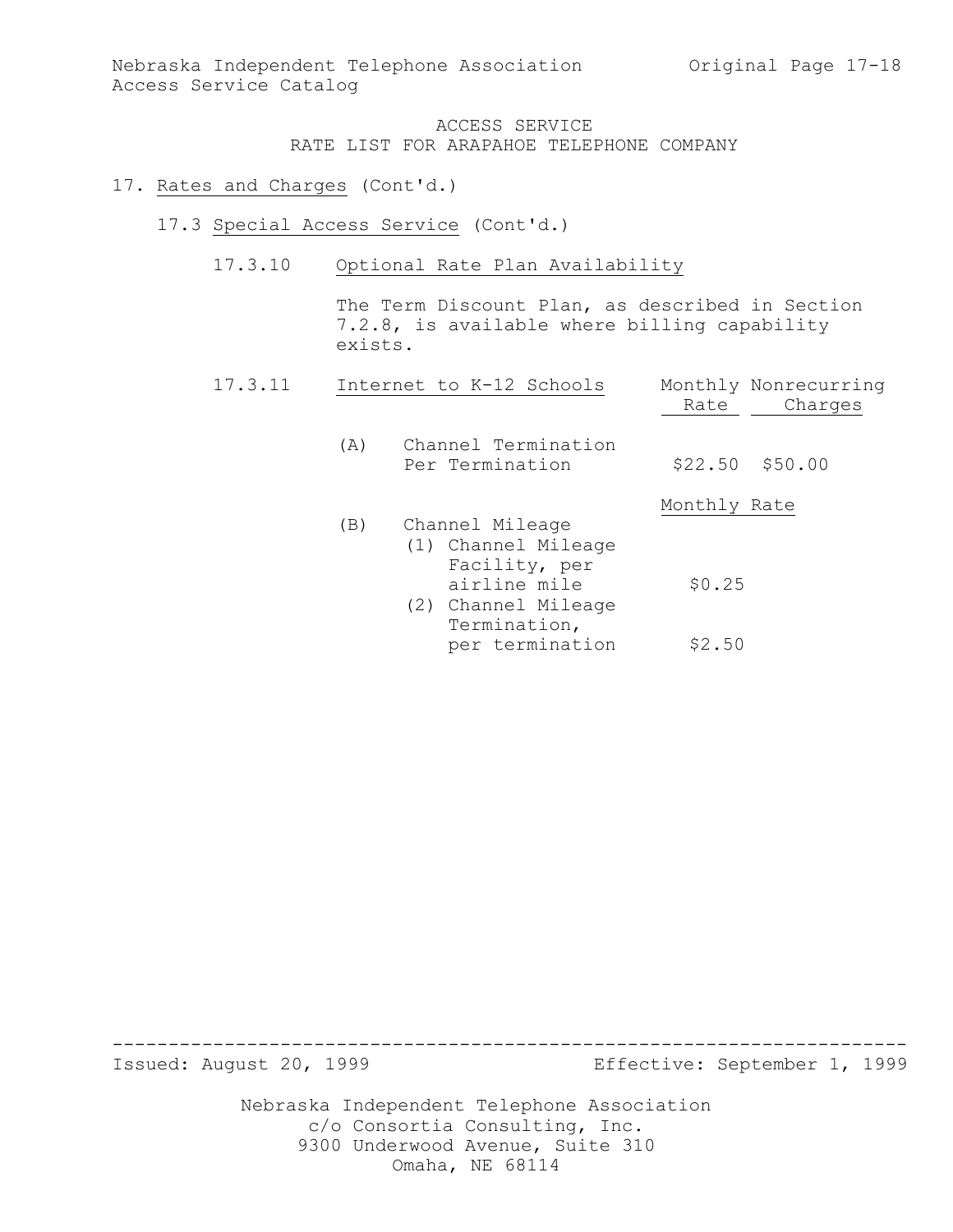Nebraska Independent Telephone Association (Original Page 17-19) Access Service Catalog

> ACCESS SERVICE RATE LIST FOR ARAPAHOE TELEPHONE COMPANY

#### 17. Rates and Charges (Cont'd.)

#### 17.4 Other Services

17.4.1 Access Ordering

Charge

(A) Access Order Charge

Per Order  $$104.00$ 

(B) Service Date Change Charge

A Service Date Change Charge will apply, on a per order per occurrence basis, for each service date changed. The Access Order Charge as specified in 17.4.1(A) preceding does not apply.

-Service Date Change Charge Per Order \$ 34.00

## (C) Design Change Charge

The Design Change Charge will apply on a per order per occurrence basis, for each order requiring design change.

-Design Change Charge Per Order  $\sim$  \$ 34.00

(D) Miscellaneous Service Order Charge

Per Occurrence  $\frac{1}{2}$  \$ 34.00

17.4.2 Additional Engineering

Additional Engineering Periods Fraction Thereof

(A) Basic Time per engineer, normally scheduled working hours \$19.91

-----------------------------------------------------------------------

Issued: August 20, 1999 Effective: September 1, 1999

Each Half Hour Or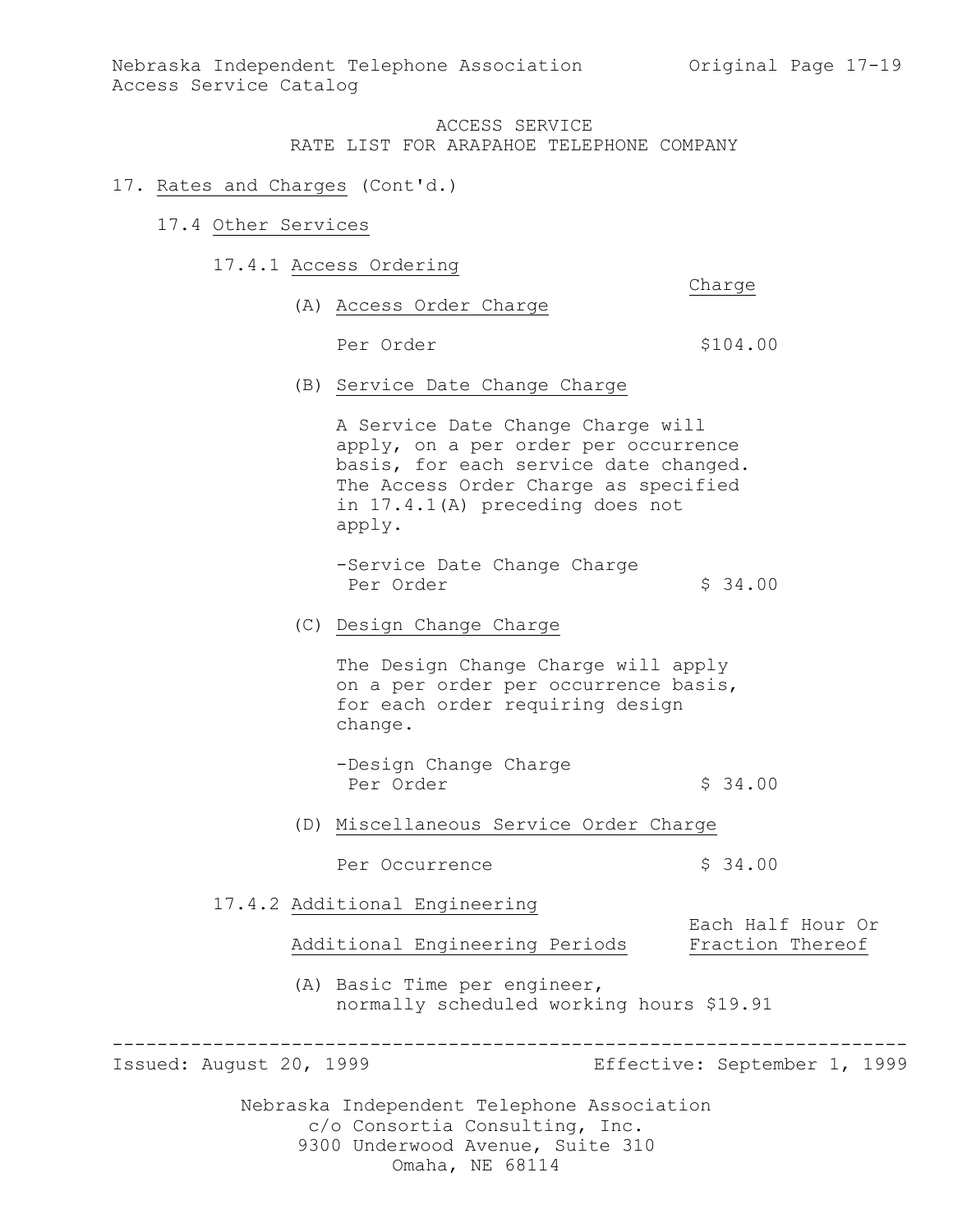Nebraska Independent Telephone Association c/o Consortia Consulting, Inc. 9300 Underwood Avenue, Suite 310 Nebraska Independent Telephone Association (Original Page 17-20) Access Service Catalog ACCESS SERVICE RATE LIST FOR ARAPAHOE TELEPHONE COMPANY 17. Rates and Charges (Cont'd.) 17.4 Other Services (Cont'd.) 17.4.2 Additional Engineering (Cont'd.) Each Half Hour Or Additional Engineering Periods Fraction Thereof (Cont'd.) (B) Overtime per engineer, outside of normally scheduled working hours \$29.86 (C) Premium Time, outside of scheduled work day, per engineer \$39.82 17.4.3 Additional Labor Additional Labor Periods (A) Installation or Repair - Overtime, outside of normally scheduled working hours on a scheduled workday Per Technician\* \$28.12 - Premium Time, outside of scheduled work day Per Technician\* \$37.49 (B) Stand by - Basic time, normally scheduled working hours Per Technician \$18.93 - Overtime, outside of normally scheduled working hours on a scheduled work day Per Technician\* \$28.39 \* A call out of a Telephone Company employee at a time not consecutive with the employee's scheduled work period is subject to a minimum charge of four hours. ----------------------------------------------------------------------- Issued: August 20, 1999 Effective: September 1, 1999

Omaha, NE 68114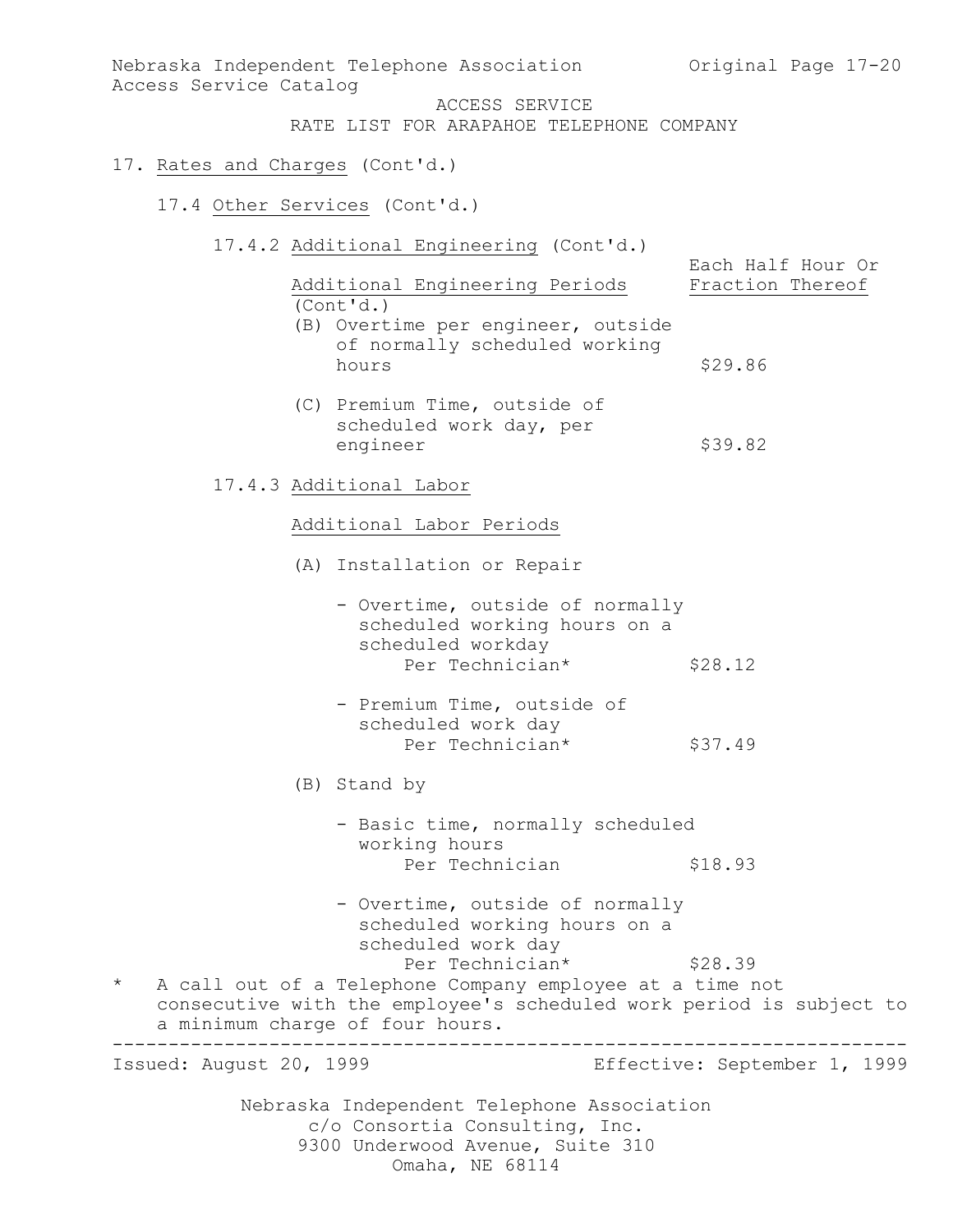Nebraska Independent Telephone Association (Original Page 17-21) Access Service Catalog

## ACCESS SERVICE RATE LIST FOR ARAPAHOE TELEPHONE COMPANY

#### 17. Rates and Charges (Cont'd.)

17.4 Other Services (Cont'd.)

17.4.3 Additional Labor (Cont'd.)

Each Half Hour Or Additional Labor Periods (Cont'd.) Fraction Thereof

(B) Stand by (Cont'd.)

- Premium Time, outside of scheduled work day Per Technician\* \$37.85

|                                                                                                                                                                  | Each Half Hour Or<br>Fraction Thereof            |                                     |
|------------------------------------------------------------------------------------------------------------------------------------------------------------------|--------------------------------------------------|-------------------------------------|
|                                                                                                                                                                  | Installation<br>and Repair tenance<br>Technician | Central<br>Office<br>Main-<br>Tech. |
| (C) Testing and Maintenance with<br>other Telephone Companies, or<br>Other Labor                                                                                 |                                                  |                                     |
| - Basic Time per technician,<br>normally scheduled working<br>hours                                                                                              | \$18.75                                          | \$19.67                             |
| - Overtime per technician<br>outside of normally<br>scheduled working hours on<br>a work day*                                                                    | \$28.12                                          | \$29.50                             |
| - Premium Time per technician,<br>outside of scheduled work<br>$day*$                                                                                            | \$37.49                                          | \$39.33                             |
| of a Telephone Company employee at a time not<br>the contract of the contract of the contract of the contract of the contract of the contract of the contract of |                                                  |                                     |

 $*$  A call out consecutive with the employee's scheduled work period is subject to a minimum charge of four hours. -----------------------------------------------------------------------

Nebraska Independent Telephone Association Issued: August 20, 1999 Effective: September 1, 1999

> c/o Consortia Consulting, Inc. 9300 Underwood Avenue, Suite 310

Omaha, NE 68114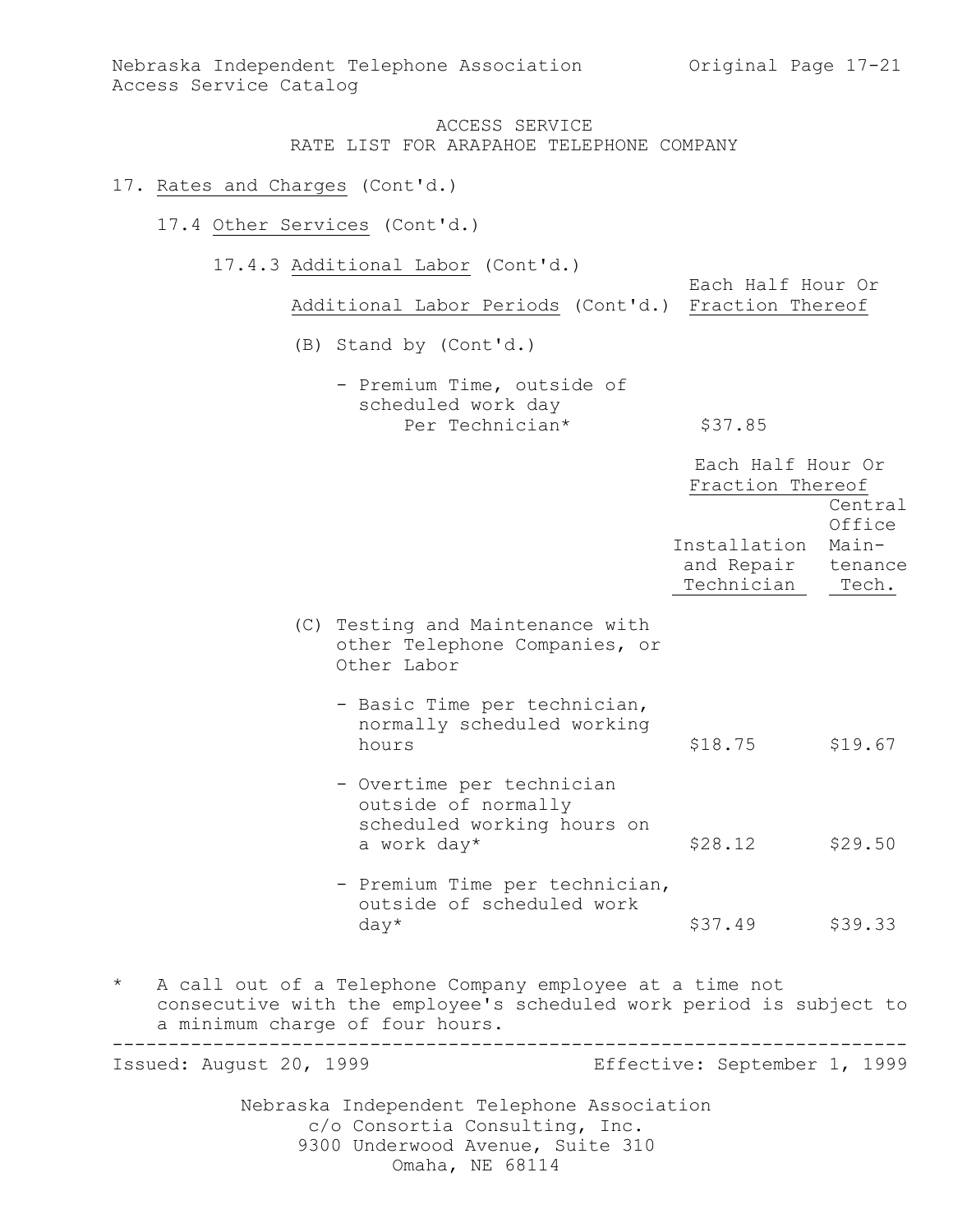Nebraska Independent Telephone Association (Original Page 17-22) Access Service Catalog

## ACCESS SERVICE RATE LIST FOR ARAPAHOE TELEPHONE COMPANY

#### 17. Rates and Charges (Cont'd.)

- 17.4 Other Services (Cont'd.)
	- 17.4.4 Miscellaneous Services

(A) Additional Cooperative Acceptance Testing-Switched Access

Each Half Hour Or Testing Periods Fraction Thereof Basic Time, Overtime\* and Premium Time\* See the rates

for Additional Labor as set forth in 17.4.3(C) preceding.

(B) Additional Automatic Testing - Switched Access

| Additional Tests To First | Per Test Per      |
|---------------------------|-------------------|
| Point of Switching        | Transmission Path |
|                           |                   |
| Gain-Slope Tests          | \$2.89            |
|                           |                   |
| C-Notched Noise Tests     | \$2.89            |
| $1004$ Hz Loss**          | \$2.89            |
|                           |                   |
| C-Message Noise**         | \$2.89            |
|                           |                   |
| Balance (return loss) **  | \$2.89            |

- \* A call out of a Telephone Company employee at a time not consecutive with the employee's scheduled work period is subject to a minimum charge of four hours.
- \*\* The 1004 Hz, C-Message Noise and Balance tests are non-chargeable routine tests; however, they may be requested on an as needed or more than routine scheduled basis, in which cases the charges herein apply. See NECA TARIFF F.C.C. NO. 5, 13.3.1(A)(2).

----------------------------------------------------------------------- Issued: August 20, 1999 Effective: September 1, 1999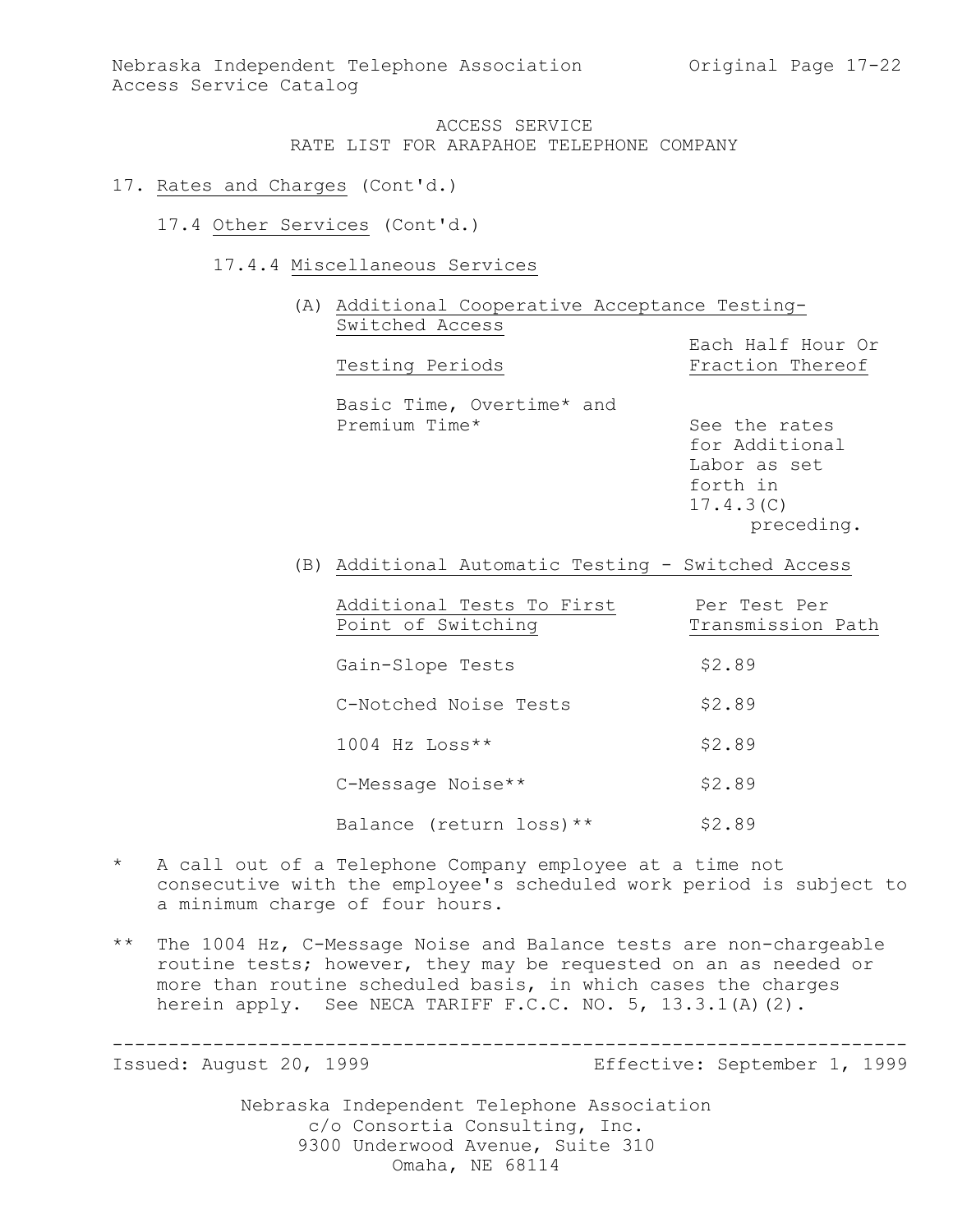Nebraska Independent Telephone Association Original Page 17-23 Access Service Catalog

> ACCESS SERVICE RATE LIST FOR ARAPAHOE TELEPHONE COMPANY

#### 17. Rates and Charges (Cont'd.)

- 17.4 Other Services (Cont'd.)
	- 17.4.4 Miscellaneous Services (Cont'd.)
		- (C) Additional Manual Testing Switched Access

|         |                                 | Additional Tests To First Point of Switching<br>Gain-Slope, C-Notched Noise<br>and any other agreed to<br>tests<br>Per Technician  | Each Half Hour Or<br>Fraction Thereof<br>See the rates<br>for Additional<br>Labor, as set<br>forth in<br>17.4.3(C)<br>preceding. |
|---------|---------------------------------|------------------------------------------------------------------------------------------------------------------------------------|----------------------------------------------------------------------------------------------------------------------------------|
|         |                                 | (D) Additional Cooperative Acceptance Testing -<br>Special Access<br>Testing Periods<br>Basic Time, Overtime*<br>and Premium Time* | Each Half Hour Or<br>Fraction Thereof<br>See the rates<br>for Additional<br>Labor as set<br>forth in<br>17.4.3(C)<br>preceding.  |
|         |                                 | (E) Additional Manual Testing -<br>Special Access<br>Testing Periods<br>Basic Time, Overtime*<br>and Premium Time*                 | Each Half Hour Or<br>Fraction Thereof<br>See the rates<br>for Additional<br>Labor as set<br>forth in<br>17.4.3(C)<br>preceding.  |
| $\star$ | a minimum charge of four hours. | A call out of a Telephone Company employee at a time not                                                                           | consecutive with the employee's scheduled work period is subject to                                                              |
|         | Issued: August 20, 1999         |                                                                                                                                    | Effective: September 1, 1999                                                                                                     |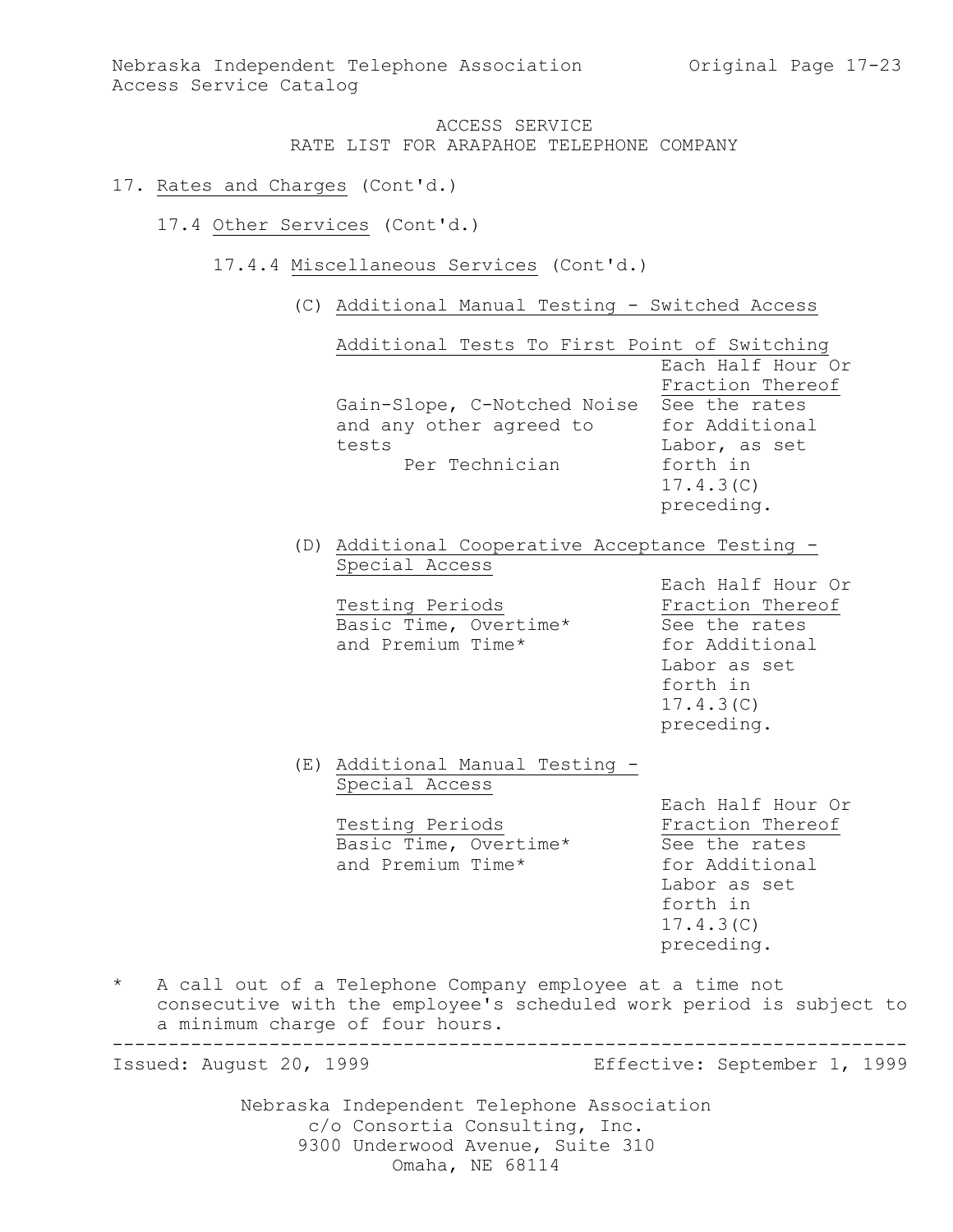Nebraska Independent Telephone Association Original Page 17-24 Access Service Catalog

## ACCESS SERVICE RATE LIST FOR ARAPAHOE TELEPHONE COMPANY

#### 17. Rates and Charges (Cont'd.)

17.4 Other Services (Cont'd.)

17.4.4 Miscellaneous Services (Cont'd.)

(F) Maintenance of Service

Maintenance of **Each Half Hour Or** 

Service Periods Fraction Thereof

Basic Time, Overtime\* See the rates and Premium Time\* for Additional

Labor as set forth in 17.4.3(C) preceding.

(G) Reserved for future use.

(H) Reserved for future use.

(I) Reserved for future use.

\* A call out of a Telephone Company employee at a time not consecutive with the employee's scheduled work period is subject to a minimum charge of four hours.

----------------------------------------------------------------------- Issued: August 20, 1999 Effective: September 1, 1999